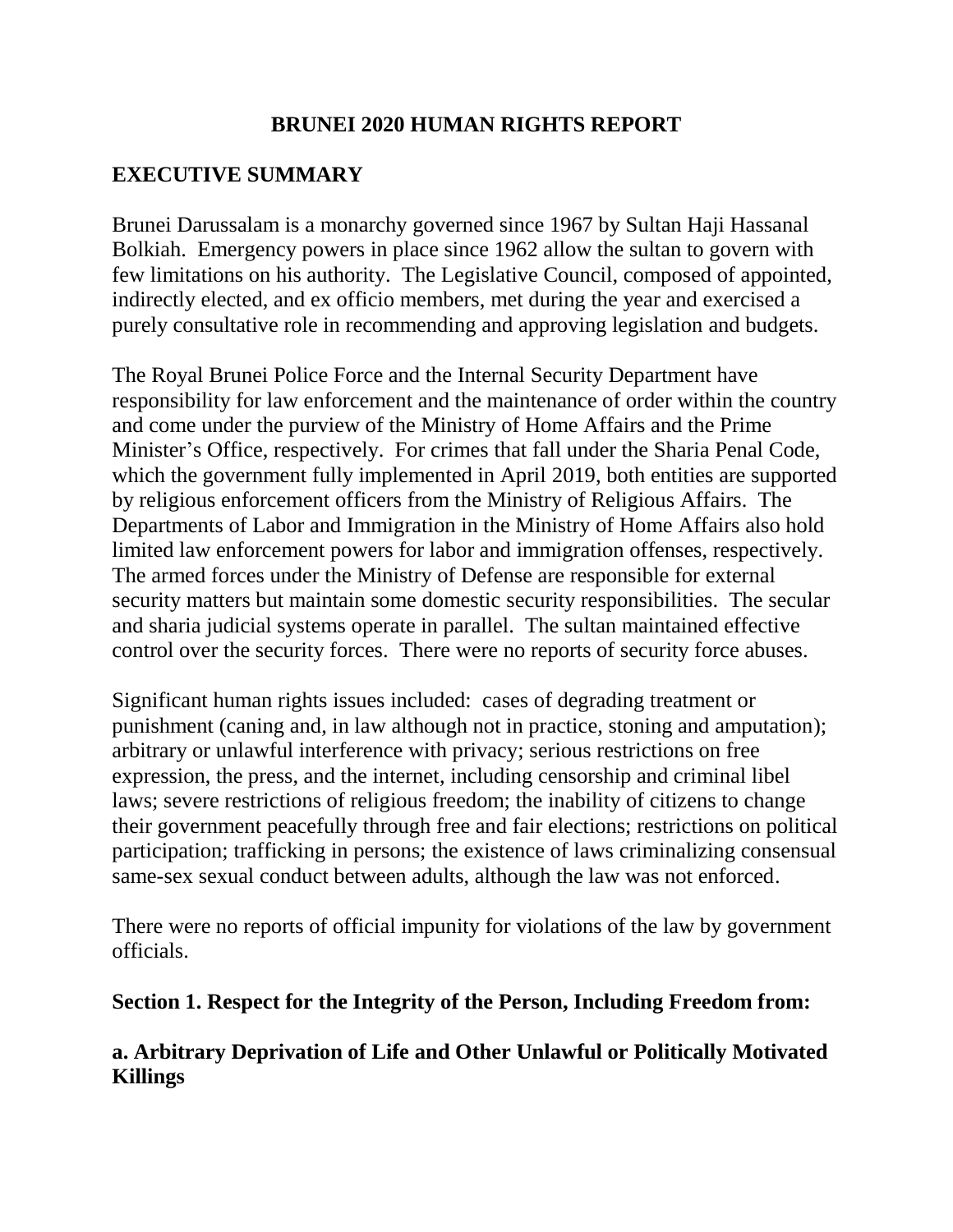There were no reports the government or its agents committed arbitrary or unlawful killings.

#### **b. Disappearance**

There were no reports of disappearances by or on behalf of government authorities.

# **c. Torture and Other Cruel, Inhuman, or Degrading Treatment or Punishment**

The law does not specifically prohibit torture. Caning may be ordered for certain offenses under both secular and sharia law, and it is mandatory for some offenses. The Sharia Penal Code (SPC) includes offenses punishable by corporal and capital punishments, including stoning to death, amputation of hands or feet, and caning. The SPC prohibits caning persons younger than 15. Secular law prohibits caning for women, girls, boys younger than eight, men older than 50, and those ruled unfit for caning by a doctor. Juvenile boys older than eight may be caned with a "light rattan" stick. Canings were conducted in the presence of a doctor, who could interrupt the punishment for medical reasons. The government generally applied laws carrying a sentence of caning impartially; the government sometimes deported foreigners in lieu of caning. The sharia court did not hand down any sentences imposing corporal or capital punishments.

There were no reports of impunity involving the security forces.

# **Prison and Detention Center Conditions**

There were no significant reports regarding prison or detention center conditions that raised human rights concerns.

Physical Conditions: There were no major concerns in prisons and detention centers regarding physical conditions or inmate abuse.

Administration: A government-appointed committee composed of retired government officials monitored prison conditions and investigated complaints concerning prison and detention center conditions.

The prison system has an ombudsperson's office through which judicial officials, Legislative Council members, community leaders, and representatives of public institutions visit inmates on a monthly basis. A prisoner may complain to a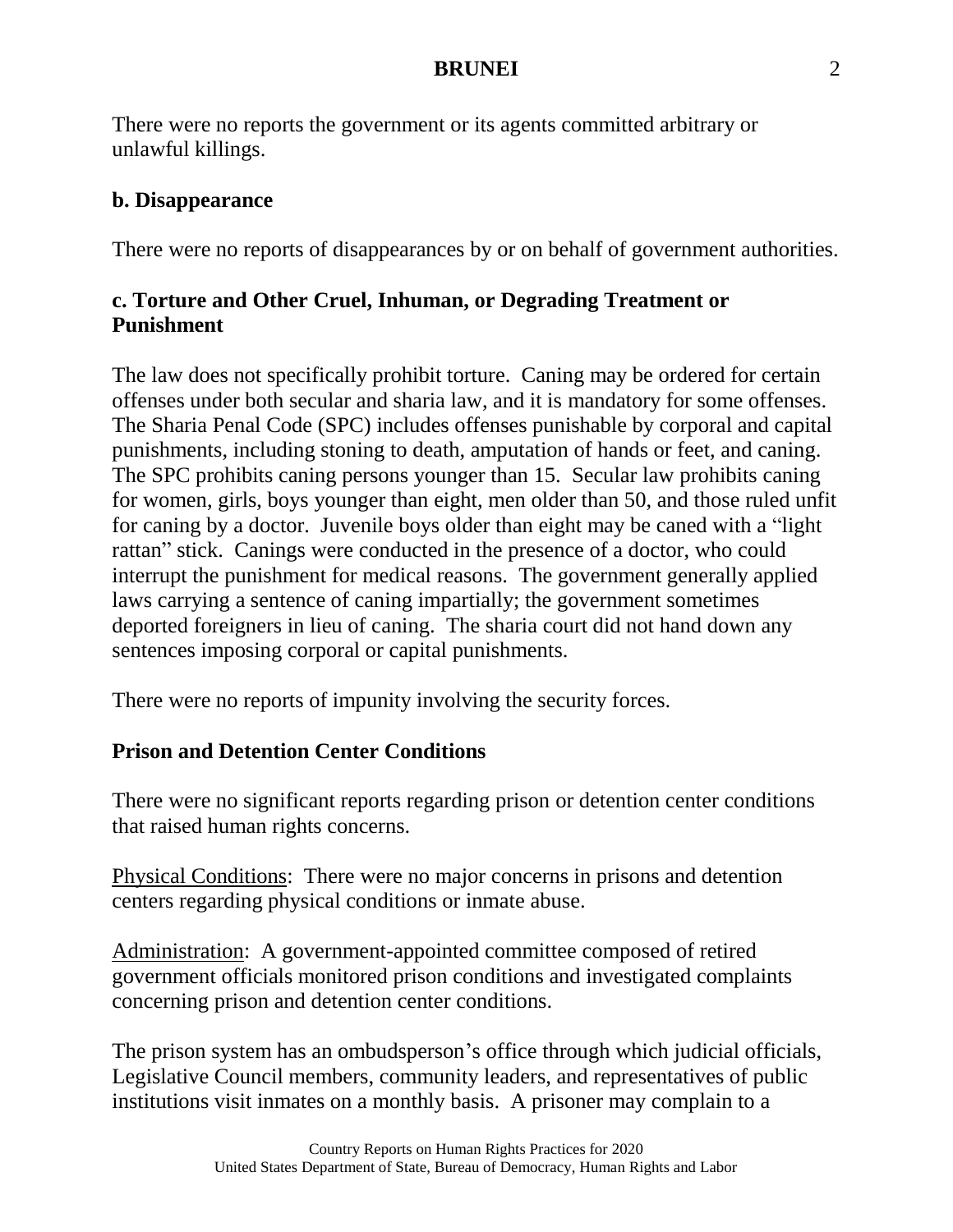visiting judge, the superintendent, the officer in charge, or, in the case of female prisoners, the matron in charge.

"Spiritual rehabilitation" programs were compulsory for Muslim inmates.

Sharia convicts were kept in the same prison facilities but separated from inmates convicted in the secular courts. Sharia convicts were subject to the same regulations as secular convicts.

Independent Monitoring: There were no reports of independent nongovernmental organizations (NGOs) monitoring prison conditions.

# **d. Arbitrary Arrest or Detention**

The law prohibits arbitrary arrest and detention and provides for the right of persons arrested for secular (not sharia) offenses to challenge the lawfulness of his or her arrest or detention in court. The government generally observed these prohibitions but may supersede them by invoking emergency powers.

# **Arrest Procedures and Treatment of Detainees**

A magistrate must endorse a warrant for arrest, except when police are unable to obtain an endorsement in time to prevent the flight of a suspect or when a suspect is apprehended in the act of committing a crime. After an arrest, police may detain a suspect for a maximum of 48 hours for investigation before bringing the suspect before a magistrate or sharia judge. Secular and sharia law enforcement agencies respected and upheld this right. Police stations maintained a policy of no access to detained individuals during the 48-hour investigative period, including by attorneys. Authorities may hold detainees beyond the initial 48 hours with a magistrate's or sharia judge's approval.

Authorities reportedly informed detainees promptly of the charges against them. Authorities made information on detainees public after the 48-hour investigative period. Police may deny visitor access after the 48-hour investigative period in exceptional cases, such as probable cause to suspect witness tampering.

The law allows for bail at the discretion of the judge overseeing the case. There is no provision to afford pro bono legal counsel to poor defendants, except in capital offenses. In noncapital cases, indigent defendants may act as their own lawyers. Some civil society organizations provided pro bono legal service to indigent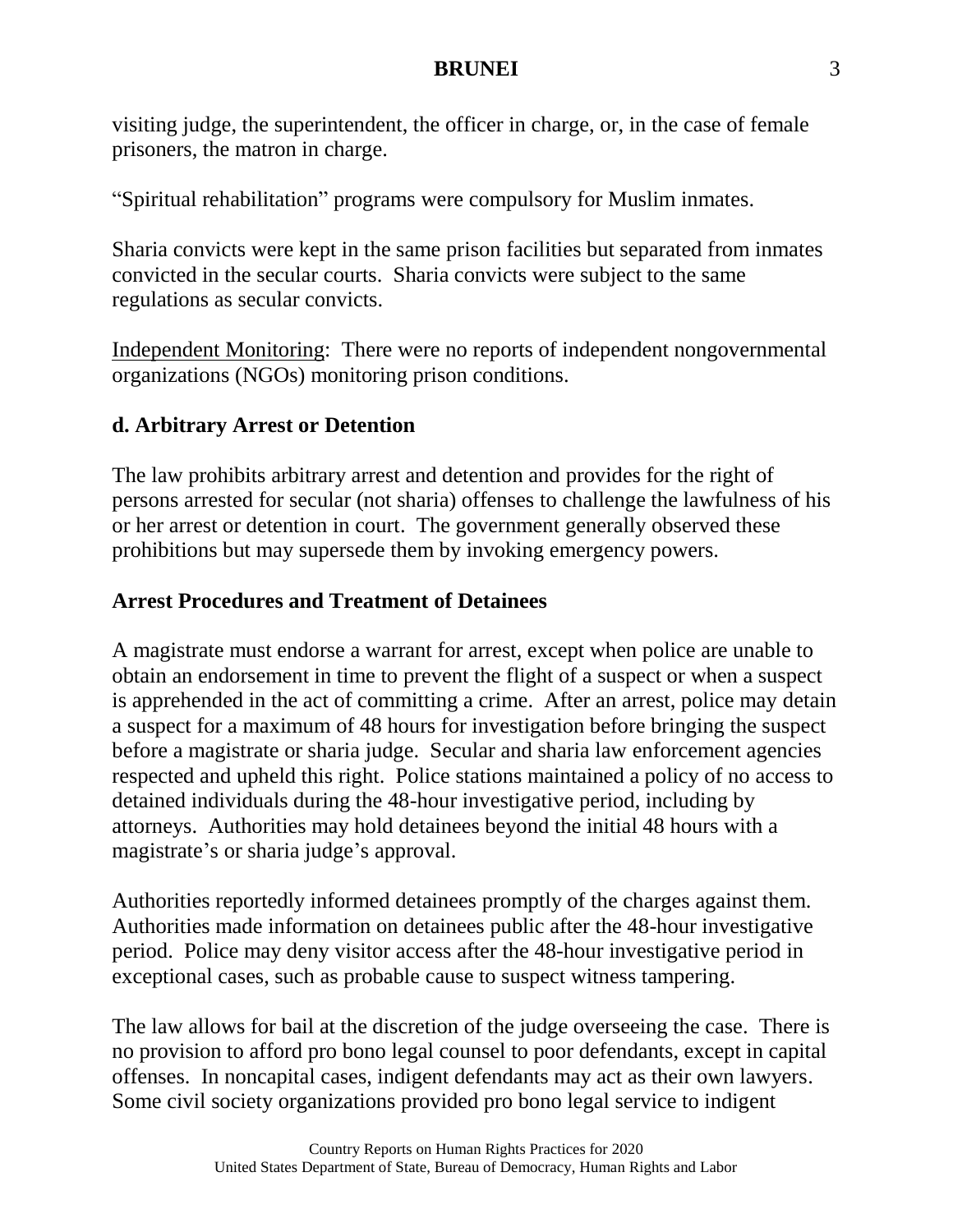defendants in noncapital cases before secular courts. There were no reports of suspects being held incommunicado or without access to an attorney after the initial 48-hour investigative period.

Authorities may detain persons without a hearing in cases of detention or arrest under the Internal Security Act, which permits the government to detain suspects without trial for renewable two-year periods. In these cases, the government convenes an independent advisory board consisting of senior security and judicial officials to review individual detentions and report to the minister of home affairs. The minister is required to notify detainees in writing of the grounds for their detention and of relevant allegations of fact. The advisory board must review individual detentions annually.

Sharia law operates in parallel with the country's common law-based courts. In cases involving offenses covered by both the SPC and secular law--such as murder, rape, and theft--an "assessment committee" including a secular law prosecutor, a sharia prosecutor, a regular police officer, and a religious enforcement officer determines whether the secular or sharia court system should try the case. If a dispute arises, the attorney general acts as final arbiter.

#### **e. Denial of Fair Public Trial**

The law does not provide specifically for an independent judiciary, and both the secular and sharia courts fall administratively under the Prime Minister's Office, run by the sultan as prime minister and the crown prince as senior minister. The government generally respects judicial independence, however, and there were no known instances of government interference with the judiciary. In both judicial systems, the sultan appoints all higher-court judges, who serve at his pleasure. Deliberations by the assessment committee of secular and sharia officials convened to determine whether specific cases would proceed through secular or sharia court were not public, nor did the government make public the grounds for the committee's decisions.

#### **Trial Procedures**

Secular law provides for the right to a fair, timely and public trial, and the judiciary generally enforced this right. The Internal Security Act, which is part of secular law, allows for preventative detention in cases of subversion and organized violence. Sharia procedures do not specifically provide for the right to a fair trial.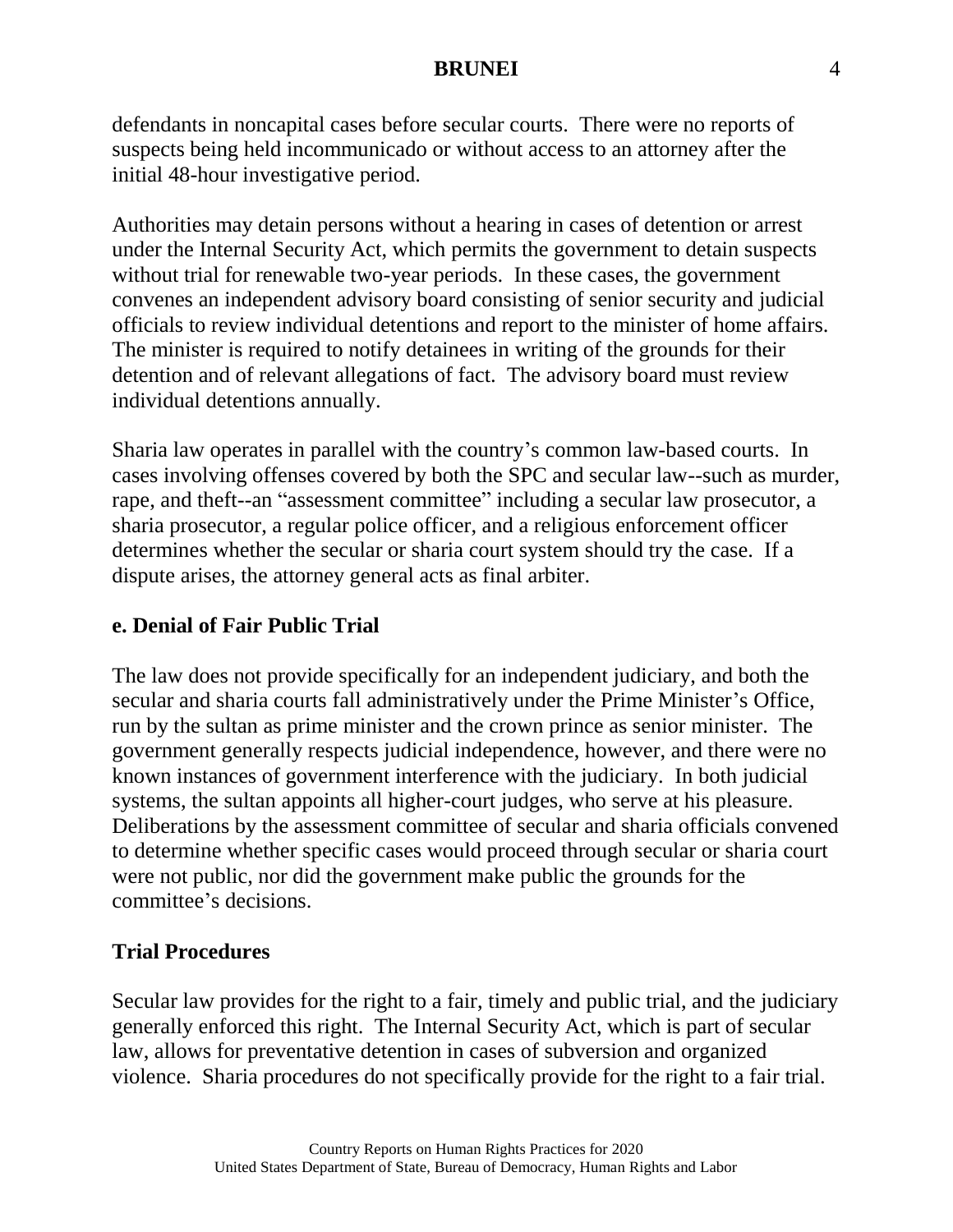Defendants in criminal proceedings are presumed innocent and have the right to be informed promptly and in detail of the charges. Trials are public and conducted by a judge or panel of judges. Defendants have the right to be present at their trials, although the law does allow for trial in absentia, and to counsel of their choice. There were no reports of defendants who were not allowed adequate time or facilities to prepare their defense. Defendants had access to an interpreter (if needed) free of charge and have the right to confront accusers, to cross-examine and call witnesses, to present evidence, to not testify or confess guilt, and to appeal. Lawyers have access to the accused, although not during the initial 48 hour investigatory period unless the investigation is concluded and charges are filed.

In general, defendants in sharia proceedings have the same rights as defendants in criminal cases under secular law.

While sharia courts have long had jurisdiction in certain civil matters when at least one party is Muslim, many SPC elements apply to all persons in the country, regardless of nationality or religion; some sections of the law have specific applicability to Muslims. In October the sharia court prosecuted its first case involving a non-Muslim citizen who was sentenced to four months' imprisonment for theft.

The Internal Security Act establishes significant exceptions to the rights granted in secular law. Individuals detained under the act are not presumed innocent and do not have the right to legal counsel. Those detained are entitled to make representation against a detention order to an advisory board, either personally or through an advocate or attorney.

#### **Political Prisoners and Detainees**

There were no reports of political prisoners or detainees.

#### **Civil Judicial Procedures and Remedies**

The law does not provide for individuals or organizations to seek civil remedies for human rights violations, and there is no provision for judicial review of any action of the government. By customary practice, individuals may present written complaints about rights violations directly to the sultan for review.

#### **Property Restitution**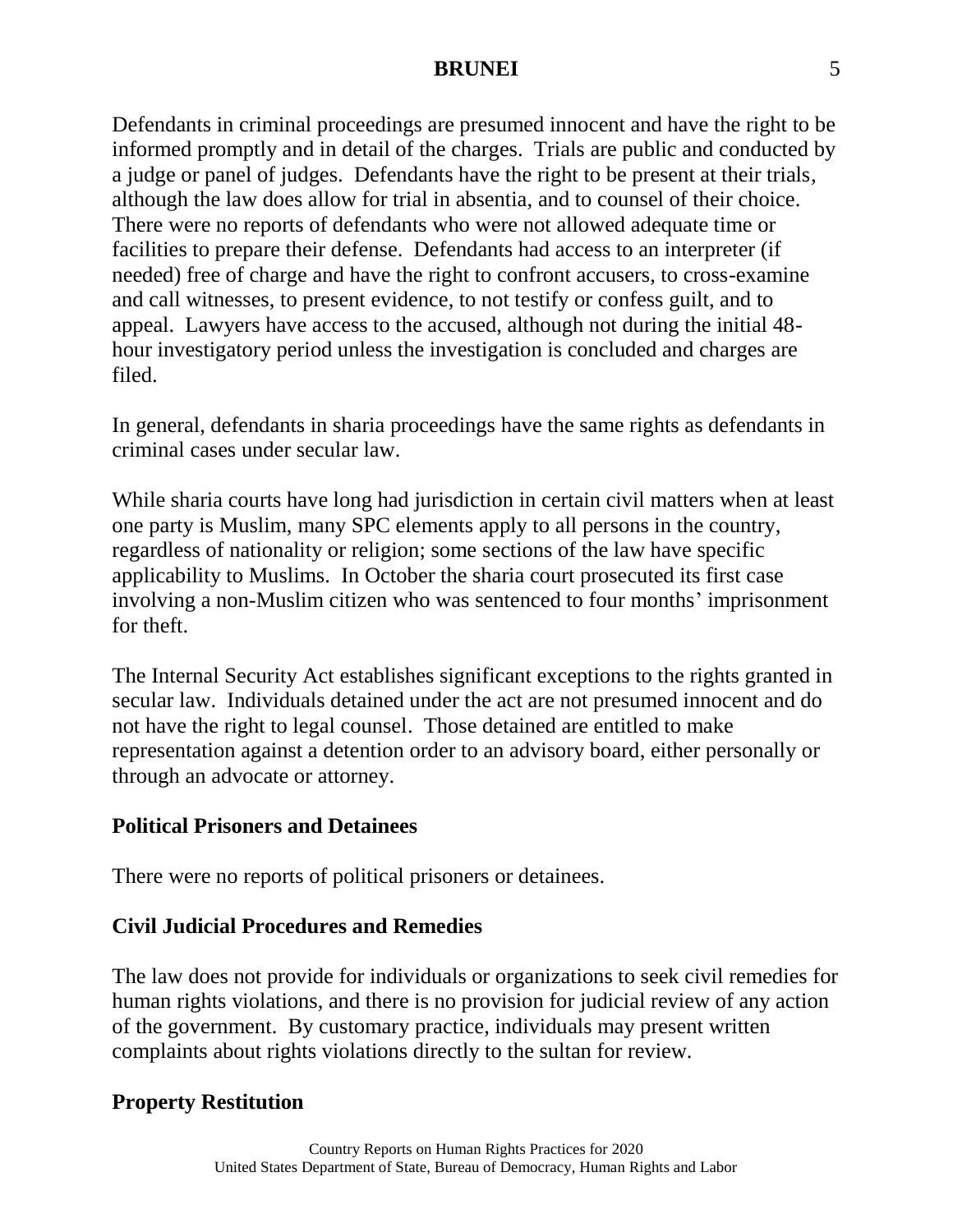The law bans noncitizens (including foreign investors, permanent residents, and stateless individuals) from owning land outright or holding land via a power of attorney or trust deeds, and when implemented retroactively it declared all such contracts null and void. The law does not provide for financial compensation or restitution. These elements of the law, however, were not implemented.

# **f. Arbitrary or Unlawful Interference with Privacy, Family, Home, or Correspondence**

The law permits government intrusion into the privacy of individuals, families, and homes. The government reportedly monitored private email, mobile telephone messaging, and internet chat-room exchanges suspected of being subversive or propagating religious extremism. An informant system was part of the government's internal security apparatus to monitor suspected dissidents, religious minorities, or those accused of crimes. Persons who published comments on social media critical of government policy, both on public blogs and personal sites such as Facebook, reported that authorities monitored their comments. In some cases, persons were told by friends or colleagues in the government they were being monitored; in other cases, it appeared critical comments were brought to the attention of authorities by private complainants.

Longstanding sharia law and the SPC permit enforcement of khalwat, a prohibition on the close proximity of a Muslim and a member of the opposite sex other than a spouse or close relative. Non-Muslims may be arrested for violating khalwat if the other accused party is Muslim. Not all suspects accused of violating khalwat were formally arrested; some individuals received informal warnings.

# **Section 2. Respect for Civil Liberties, Including:**

# **a. Freedom of Expression, Including for the Press**

Under the law and emergency powers, the government restricted freedom of expression, including for the press.

Freedom of Speech: There is no provision for freedom of speech in the constitution or laws. Members of the Legislative Council may "speak their opinions freely" on behalf of citizens, but they are prohibited from using language or exhibiting behavior deemed "irresponsible, derogatory, scandalous, or injurious." Under the law it is an offense to challenge the royal family's authority.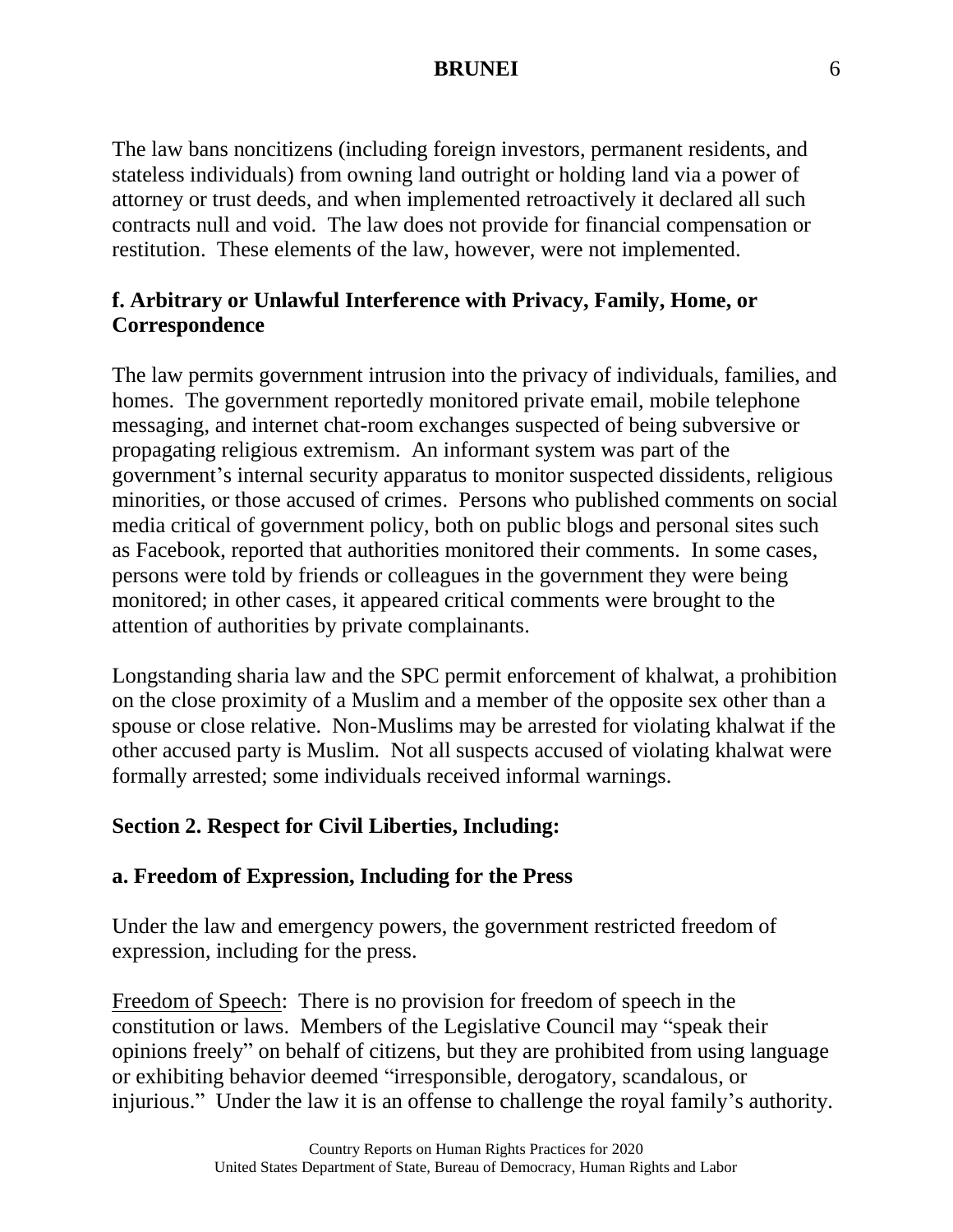The law also makes it an offense to challenge "the standing or prominence of the national philosophy, the Malay Islamic Monarchy concept." This philosophy identifies Islam as the state religion and monarchical rule as the sole form of government to uphold the rights and privileges of the Brunei Malay race. The law also criminalizes any act, matter, or word intended to promote "feelings of ill will or hostility" between classes of persons or to "wound religious feelings."

The SPC includes provisions barring contempt for or insult of the sultan, administration of sharia, or any law related to Islam. SPC sections provide, in certain circumstances, for death sentences for apostasy from Islam, deriding Islamic scriptures, and declaring oneself as god, among other offenses. There were no known cases of persons charged under these sections, but online criticism of the law was largely self-censored, and online newspapers did not permit comments or stories on these subjects.

The government interpreted the SPC to prohibit public celebration of religions other than Islam, including publicly displaying Christmas decorations. Some establishments, however, openly sold Christmas decorations or advertised Christmas-themed events. Christmas remained an official national holiday.

Freedom of Press and Media, Including Online Media: The law allows the government to close a newspaper without giving prior notice or showing cause. The law requires local newspapers to obtain operating licenses and prior government approval for hiring foreign editorial staff, journalists, and printers. The law also gives the government the right to bar distribution of foreign publications and requires distributors of foreign publications to obtain a government permit. Foreign newspapers generally were available. Internet versions of local and foreign media were generally available without censorship or blocking.

The government owns the only local television station. Three Malaysian television channels are also available, along with two satellite television services. Some content was subject to censorship based on theme or content, including religious content, but such censorship was not consistent.

Censorship or Content Restrictions: The law provides for prosecution of newspaper publishers, proprietors, or editors who publish anything with what the government deems seditious intent. Punishments include suspension of publication for a maximum of one year, a prohibition on publishers, printers, or editors from publishing, writing for, or editing any other newspaper, and the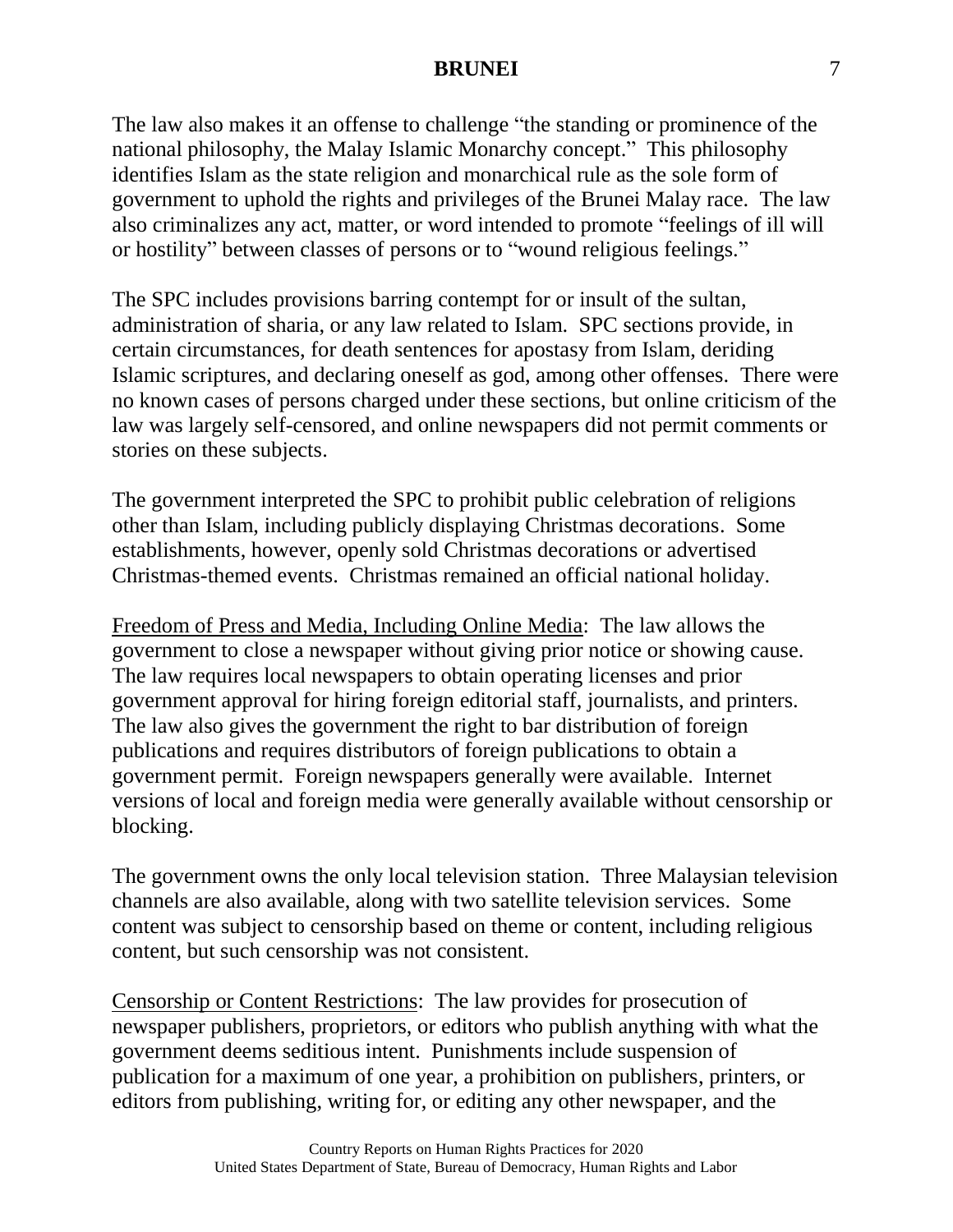seizure of printing equipment. Persons convicted under the law also face a significant fine and a maximum prison term of three years. Journalists deemed to have published or written "false and malicious" reports may be subject to fines or prison sentences.

Observers reported prohibitions against covering a variety of topics, such as Chinese aggression in the South China Sea and not being able to report on topics such as crime until there has been an official press release by the relevant government agency. In the past, the government shuttered media outlets, reprimanded media companies for their portrayals of certain events, and encouraged reporters to avoid covering controversial topics. There were no such reports during the year. The government maintained that most censorship was aimed at stopping violent content from entering the country.

The SPC prohibits publication or importation of publications giving instruction about Islam contrary to sharia. It also bars the distribution to Muslims or to persons with no religion of publications related to religions other than Islam. The SPC bars the publication, broadcast, or public expression of a list of words generally associated with Islam (such as Quran) in a non-Islamic context. The SPC also prohibits religious teaching without written approval. There were no reports of charges under these regulations.

Journalists commonly reported practicing self-censorship because of social pressure, reports of government interference, and legal and professional concerns.

Libel/Slander Laws: The law prohibits bringing into hatred or contempt or exciting disaffection against the sultan or the government. Persons convicted under the law face a significant fine, a maximum of three years in prison, or both. There were no reports of such cases during the year.

#### **Internet Freedom**

The government restricted access to the internet, censored online content, and had the capability to monitor private online communications. The government monitored private email and internet chat-room exchanges it believed to be propagating religious extremism or otherwise subversive views, including those of religious minorities, or material on topics deemed immoral. The Ministry of Transport and Infocommunications and the Prime Minister's Office enforce the law that requires internet service providers and internet cafe operators to register with the director of broadcasting in the Prime Minister's Office. The Attorney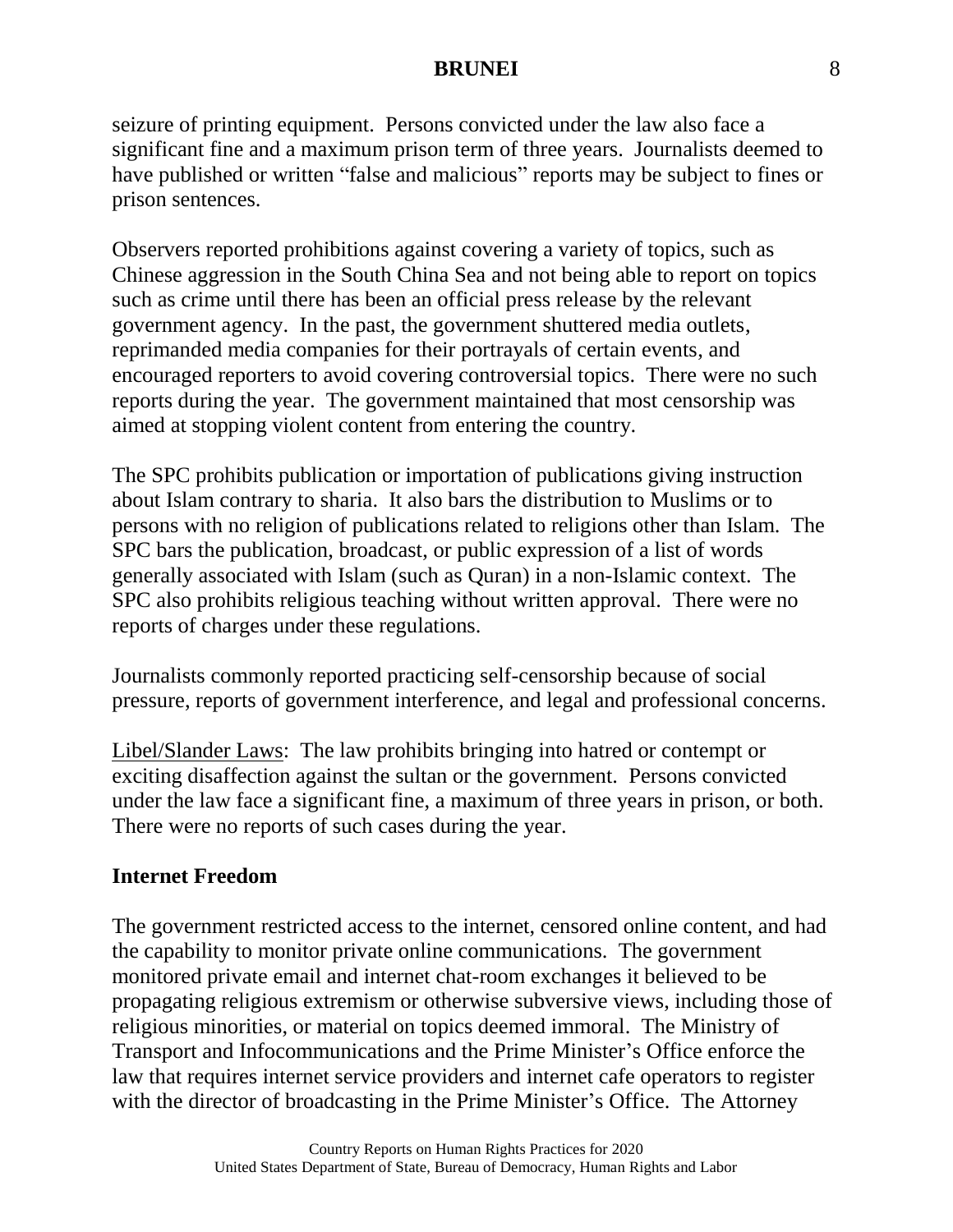General's Chambers and the Authority for the Infocommunications Technology Industry advised internet service and content providers to monitor for content contrary to the public interest, national harmony, and social morals.

Internet companies self-censored content and reserved the right to cut off internet access without prior notice. The government continued awareness campaigns warning citizens about the misuse of and social ills associated with social media, including the use of social media to criticize Islam, sharia, or the monarchy. The government maintained a hotline for reporting fake or malicious information circulated on social media that involved public or national interests.

# **Academic Freedom and Cultural Events**

Although there are no official government restrictions on academic freedom, government authorities must approve public lectures, academic conferences, and visiting scholars, and the sultan serves as chancellor of all major universities.

Academics reported practicing self-censorship. In recent years, some researchers published overseas under a pseudonym when they perceived that certain topics would not be well received by the authorities. Religious authorities reviewed publications to verify compliance with social norms.

There were government restrictions on cultural events. All public musical or theatrical performances require prior approval by a censorship board composed of officials from the Prime Minister's Office, the Ministry of Home Affairs, and the Ministry of Religious Affairs. The board determines the suitability of concerts, movies, cultural shows, and other public performances, and censored, banned, or restricted some activities. Although the Censorship Board rarely required changes in performances, delays associated with the censorship process posed logistical hurdles for performing arts organizations. Authorities restricted traditional Chinese New Year lion dance performances to Chinese temples, Chinese school halls, and private residencies of Chinese association members.

# **b. Freedoms of Peaceful Assembly and Association**

The government limited and restricted freedoms of peaceful assembly and association.

# **Freedom of Peaceful Assembly**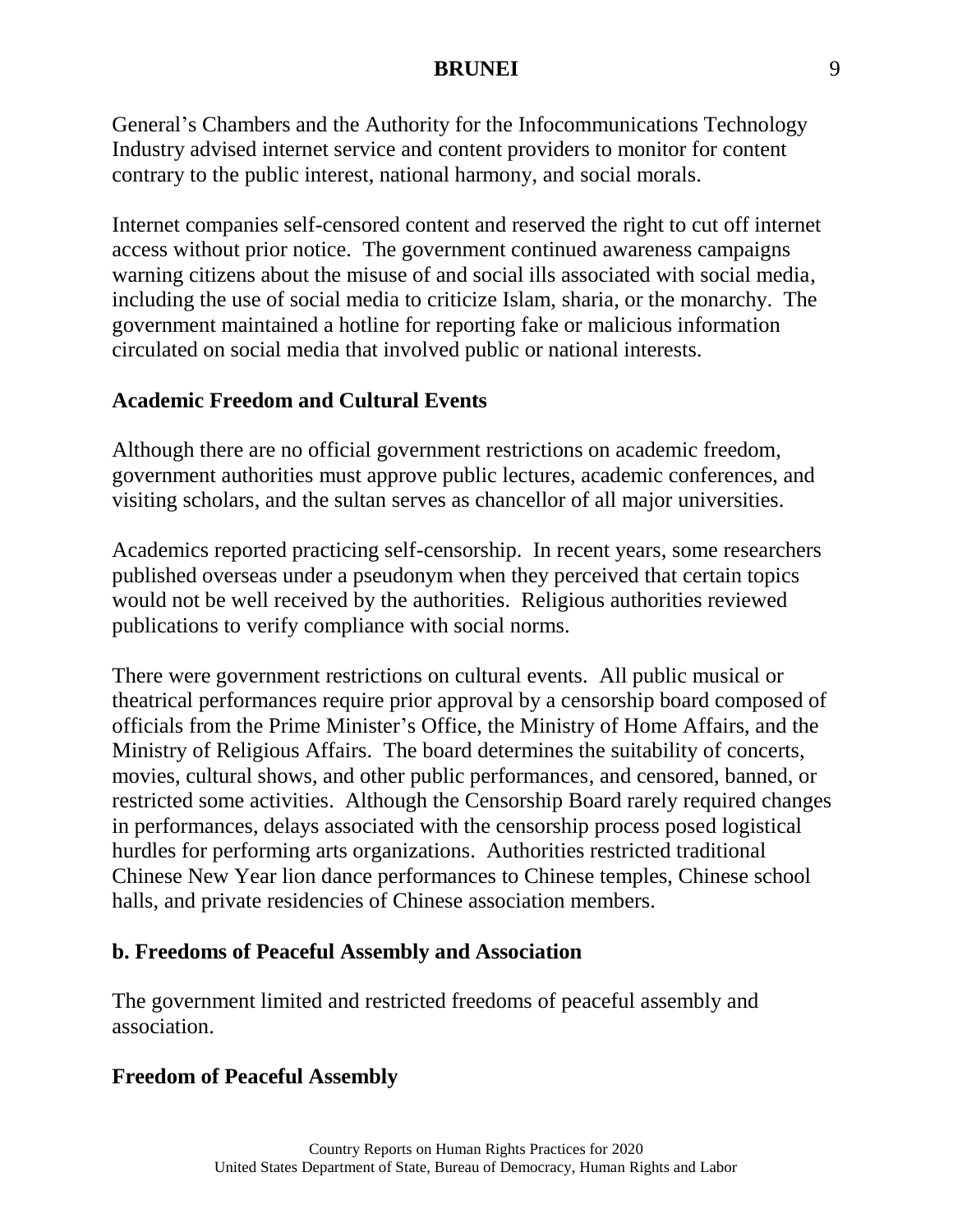The government's emergency powers restrict the right to assemble. Public gatherings of 10 or more persons require a government permit, and police may disband an unofficial assembly of five or more persons deemed likely to cause a disturbance of the peace. Permits require the approval of the minister of home affairs. The government routinely issued permits for annual events but has in recent years occasionally used its authority to disrupt political gatherings. Organizers of events on sensitive topics tended to hold meetings in private rather than apply for permits or practiced self-censorship at public events.

# **Freedom of Association**

The law does not provide for freedom of association. The law requires formal groups, including religious, social, business, labor, and cultural organizations, to register with the Registrar of Societies and provide regular reports on membership and finances. Applicants were subject to background checks, and proposed organizations were subject to naming requirements, including for example a prohibition on names or symbols linked to triad societies (Chinese organized-crime networks). The government reported it accepted the majority of applications to form associations, but some new organizations reported delaying their registration applications after receiving advice that the process would be difficult. The government may suspend the activities of a registered organization if it deems such an act to be in the public interest.

Organizations seeking to raise funds or donations from the general public are required to obtain permission from the Ministry of Home Affairs, and each individual fundraising activity requires a separate permit. Approved organizations dealt with matters such as pollution, wildlife preservation, arts, entrepreneurship, and women in business.

# **c. Freedom of Religion**

See the Department of State's *International Religious Freedom Report* at [https://www.state.gov/religiousfreedomreport/.](https://www.state.gov/religiousfreedomreport/)

# **d. Freedom of Movement**

The government generally respected the legal right to freedom of internal movement and the right to emigrate but imposed restrictions on foreign travel and repatriation.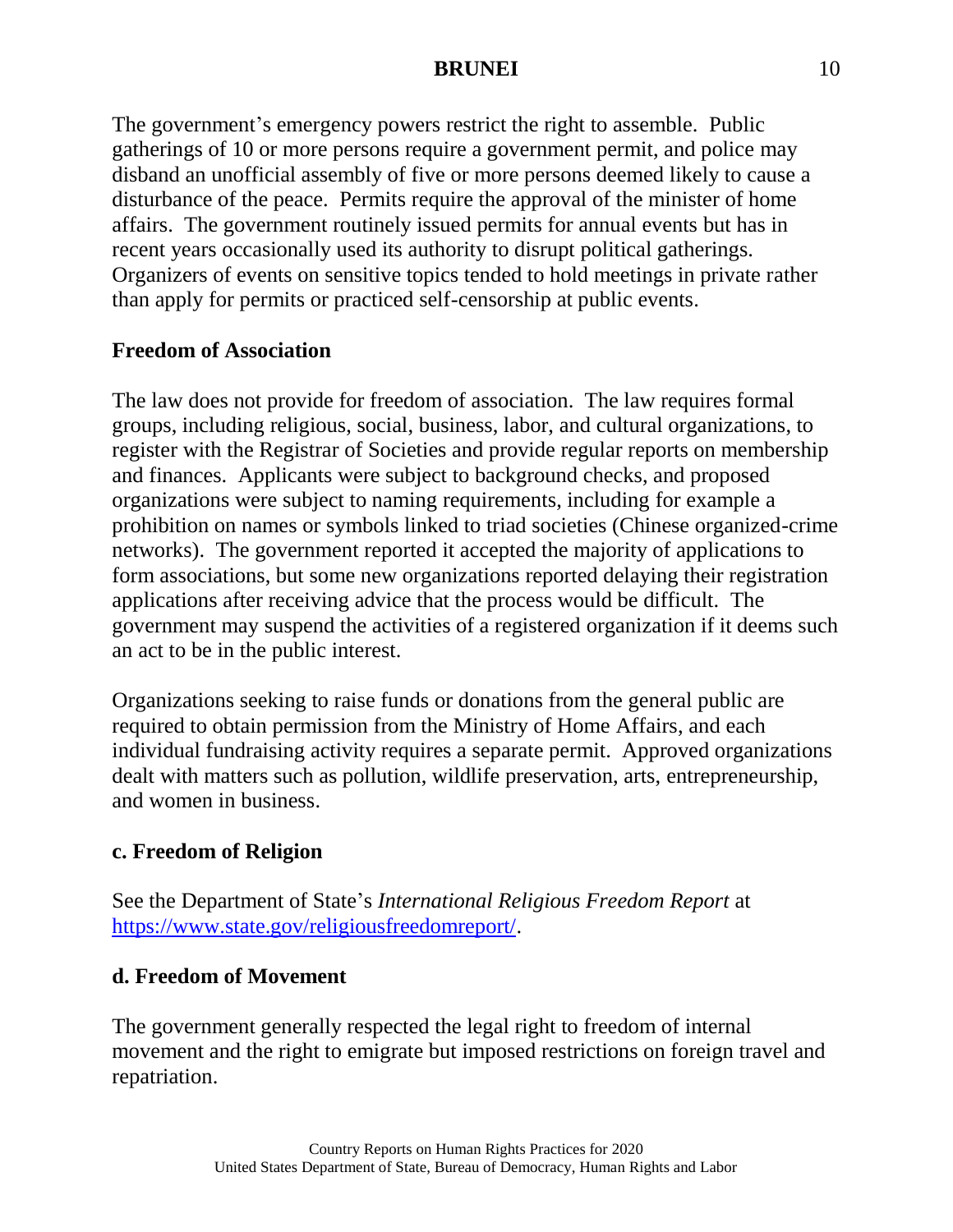Foreign Travel: Government employees, including both citizens and foreign residents working on a contractual basis, must apply for exit permits to travel abroad. Government guidelines state no government official may travel alone, and unrelated male and female officers may not travel together, but the government enforced this policy inconsistently. The country's tourist passports state the bearer may not travel to Israel.

Exile: By law the sultan may forcibly exile, permanently or temporarily, any person deemed a threat to the safety, peace, or welfare of the country. There have been no cases of banishment since the country became fully independent in 1984.

# **e. Status and Treatment of Internally Displaced Persons**

Not applicable.

# **f. Protection of Refugees**

Access to Asylum: The law does not provide for granting asylum or refugee status, and the government has not established a system for providing protection to refugees.

# **g. Stateless Persons**

There are no recent, reliable statistics on the number of stateless persons in the country, but observers estimated there were tens of thousands, most of whom had permanent resident status. Most stateless residents were native born, of Chinese heritage, and from families that have resided in the country for generations. Other stateless residents included members of indigenous tribes, whose lands span Brunei and the neighboring Malaysian state of Sarawak, and the foreign wives of Malay Muslim men. The vast majority of stateless persons held a certificate of identity, which functions as a passport. Certificate holders have some rights similar to those of citizens, including rights to subsidized health care and education. The government has no data available on stateless persons who hold no form of residency or certificate of identity.

Stateless persons may apply for citizenship if they are adults born in the country and resident for 12 of the last 15 years, provided they pass a test demonstrating sufficient knowledge of Malay culture and language. Women married to citizens and the minor children of citizens who did not obtain citizenship at birth--such as children of citizen mothers and permanent resident fathers--may also apply.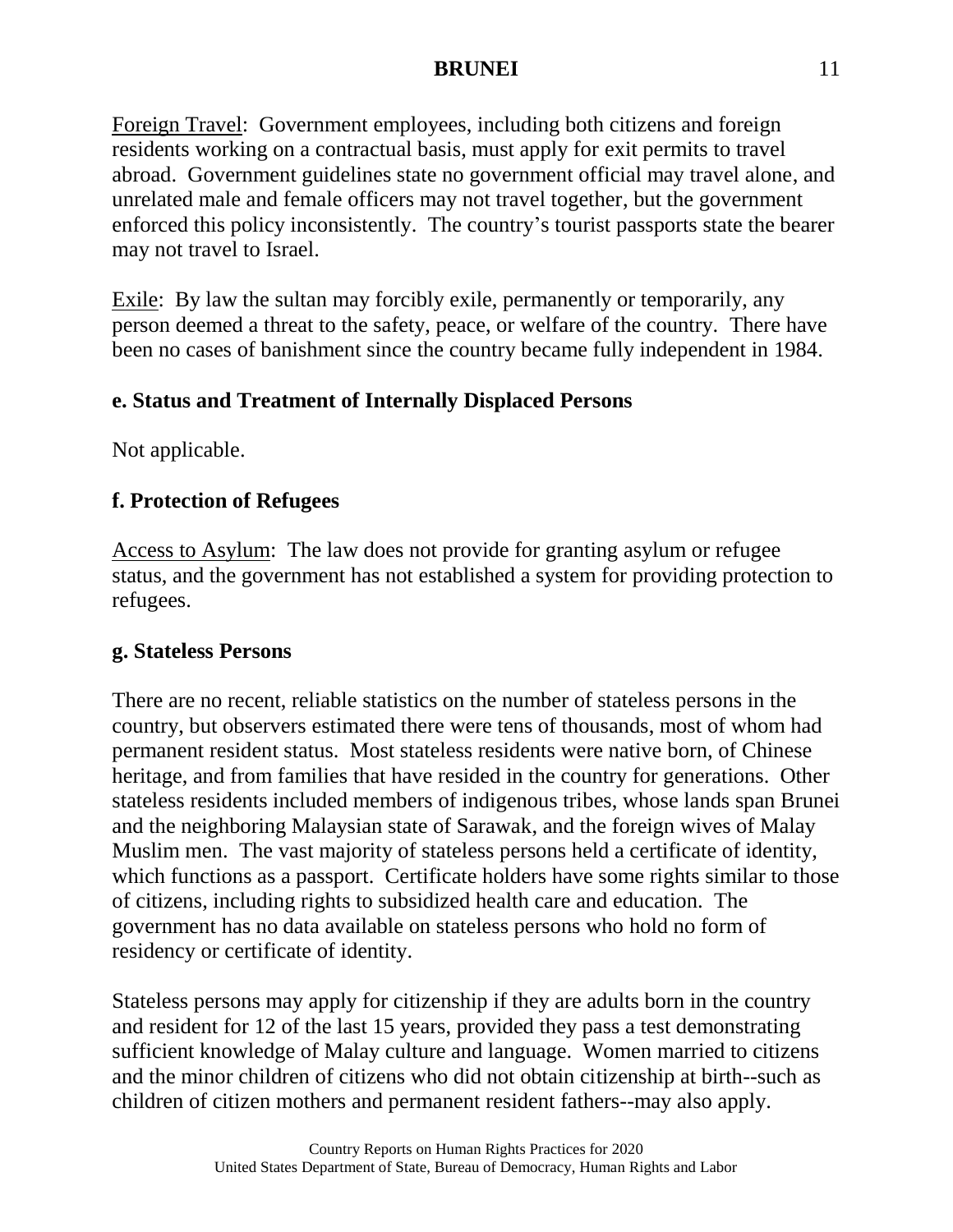Members of the stateless community who passed the Malay culture and language test have for years reported a de facto suspension of citizenship approvals for stateless adult residents, with many reporting that although five to 10 years had elapsed since they passed their test they still had not been granted citizenship. The minister of home affairs noted that most of the 389 applicants awarded citizenship during the year had married Malay Muslim citizens and were not members of the ethnic Chinese community, although the local press did highlight two members of the ethnic Chinese community who gained citizenship.

### **Section 3. Freedom to Participate in the Political Process**

Citizens do not have the ability to choose their government. The sultan rules through hereditary birthright. While the country is a constitutional sultanate, in 1962 the then ruler invoked an article of the constitution that allows him to assume emergency powers. The sultan continued this practice and in December 2018 renewed the state of emergency for an additional two years. As of December 15, the sultan had not renewed the state of emergency for another two years.

### **Elections and Political Participation**

Recent Elections: Political authority and control rest entirely with the sultan. The Legislative Council, composed primarily of appointed members with little independent power, provided a forum for limited public discussion of proposed government programs, budgets, and administrative deficiencies. It convenes once per year in March for approximately two weeks. Council members serve five-year terms at the pleasure of the sultan.

Persons age 18 and older may vote by secret ballot in village consultative council elections. Candidates must be Muslim, approved by the Ministry of Home Affairs, and have been a citizen or permanent resident for more than 15 years. The councils communicate constituent wishes to higher authorities through a variety of channels, including periodic meetings chaired by the minister of home affairs. The government also meets with groups of elected village chiefs to allow them to express local grievances and concerns.

Political Parties and Political Participation: The National Development Party is the only registered political party. The party pledged to support the sultan and the government and made no criticisms of the government.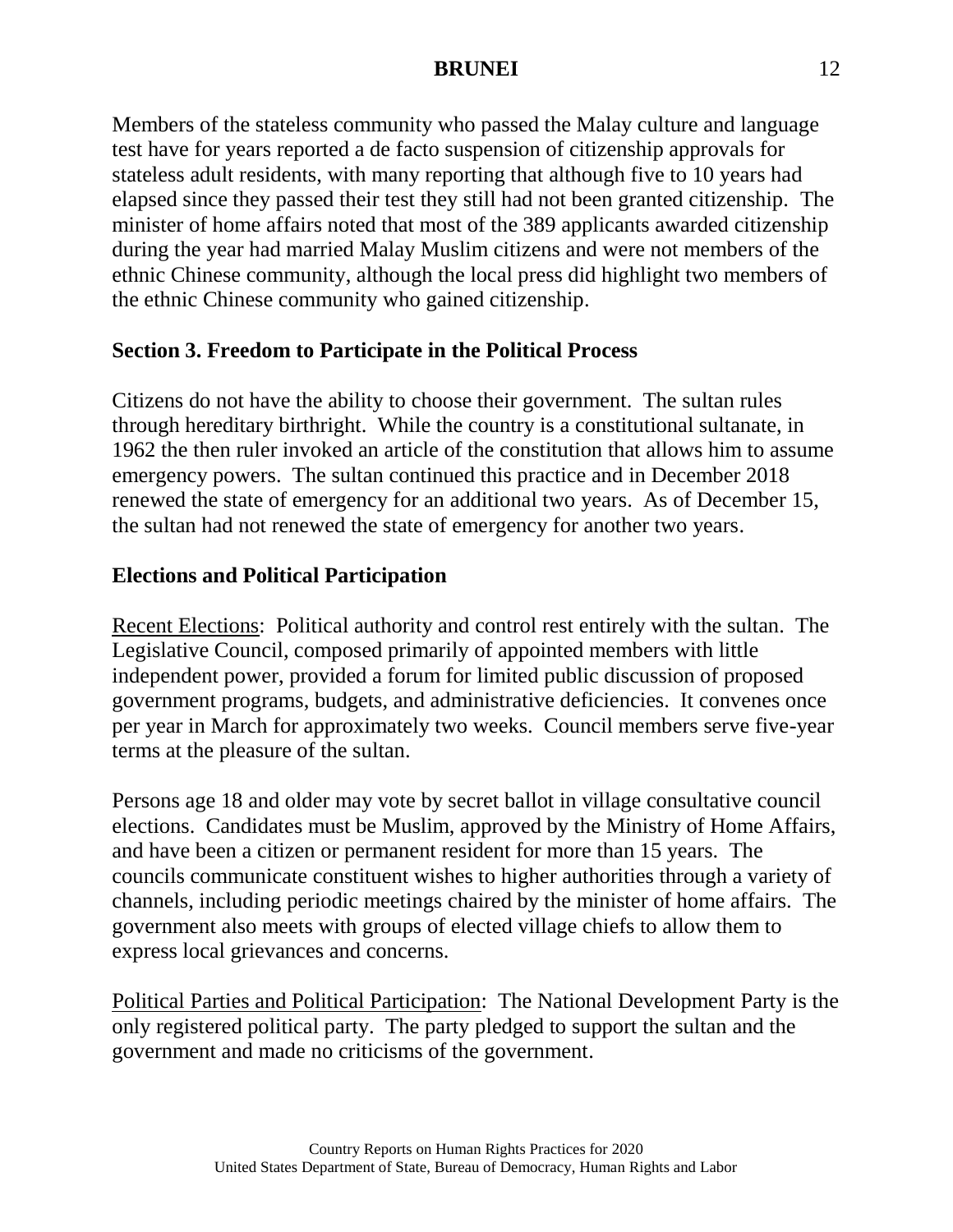Participation of Women and Members of Minority Groups: The constitution requires that all ministers be of Malay ethnicity and Muslim except as permitted by the sultan. The cabinet included an ethnic Chinese minister, and members of tribal minorities also held senior government positions. Women accounted for more than half of civil service employees, and many held senior positions, including at the deputy minister level. Women are subject to an earlier mandatory retirement age than men (55 versus 60 years), which may inhibit their career progression. The law requires that elected village heads be Malay Muslim men.

# **Section 4. Corruption and Lack of Transparency in Government**

The law provides criminal penalties for corruption by officials, and the government generally implemented these laws effectively, although officials sometimes engaged in corrupt practices.

Corruption: Although corruption was not pervasive, the sultan publicly criticized police, the military, and the immigration and labor departments for corrupt activities, including visa fraud, among other shortcomings. In a high-profile criminal case, the common law High Court convicted a husband-and-wife duo of former judges in January on charges of misappropriating and laundering more than 11.5 million dollars in government funds. They were sentenced to five and 10 years, respectively. The case was particularly noteworthy because the couple was very well connected--one was the son of the minister of religious affairs and the other the daughter of a retired high ranking military officer.

Financial Disclosure: Government officials are not subject to routine financial disclosure reports, but by law officials must declare their assets if they are the subject of an investigation. The government did not make these declarations public. The Anticorruption Bureau also issued a public warning to all government workers that it is empowered to investigate any official who maintains a standard of living above or disproportionate to his or her past or present emolument.

# **Section 5. Governmental Attitude Regarding International and Nongovernmental Investigation of Alleged Abuses of Human Rights**

Neither domestic nor international human rights groups could operate freely due to government restrictions. No registered civil society organizations dealt directly with human rights, mostly due to self-censorship. A few domestic organizations worked on humanitarian issues, such as assistance for victims of domestic violence or provision of free legal counsel for indigent defendants. They generally operated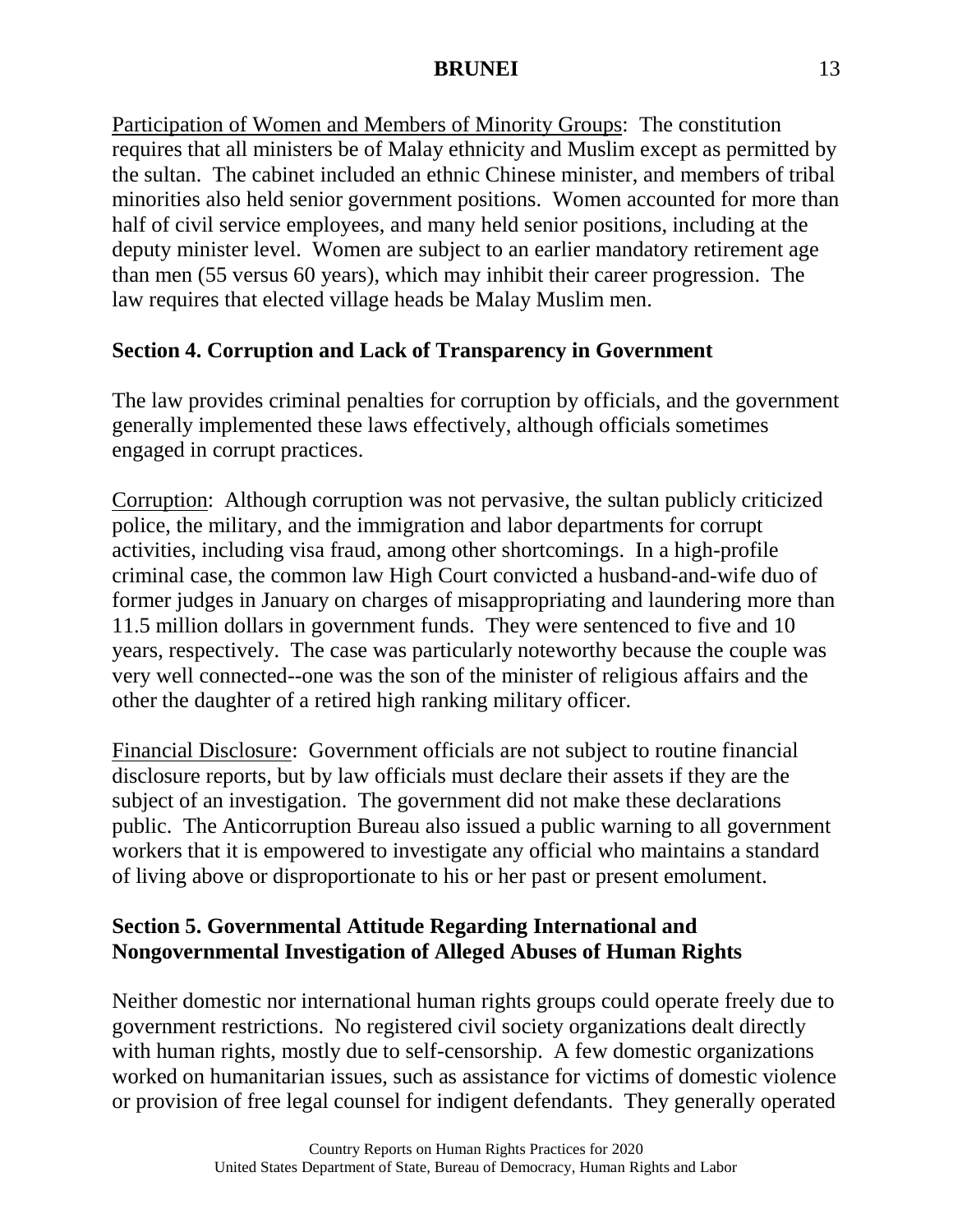with government support, and the government was somewhat cooperative and responsive to their views, although they reported practicing self-censorship and avoiding sensitive issues. Regional and other international human rights organizations occasionally operated in the country but faced the same restrictions as all unregistered organizations. In December 2019 the UN resident coordinator visited the country noting that UN agencies already had some roles there, including the International Labor Organization's work with the Ministry of Home Affairs on labor standards and the World Health Organization's work with the Ministry of Health on public-health issues.

### **Section 6. Discrimination, Societal Abuses, and Trafficking in Persons**

### **Women**

Rape and Domestic Violence: Secular law stipulates imprisonment from eight to 30 years plus caning with a minimum of 12 strokes as punishment for rape. The SPC provides stoning to death as the maximum punishment for rape. The law does not criminalize rape against men or spousal rape and explicitly states that sexual intercourse by a man with his wife is not rape as long as she is not younger than 14 (15 if she is ethnic Chinese). There is no specific domestic violence law, but authorities arrested individuals in domestic violence cases under the law related to protection of women and girls. The criminal penalty under the law is one to two weeks in jail and a fine for a minor assault; an assault resulting in serious injury is punishable by caning and a longer prison sentence. Islamic family law provides protections against spousal abuse and for the granting of protection orders, and it has been interpreted to cover sexual assault. The penalty for violating a protection order is a significant fine, maximum imprisonment of six months, or both.

Police investigated domestic violence only in response to a report by a victim but reportedly did respond effectively in such cases.

The government reported rape cases, but there were no data available on the prevalence of the crime. All rape cases are tried under the secular civil law. However, if a rape case were to be tried under the Sharia Penal Code the high evidential standards may discourage reporting of the crime. A special police unit staffed by female officers investigated domestic abuse and child abuse complaints.

The Department of Community Development in the Ministry of Culture, Youth, and Sports provided counseling for women and their spouses. Some female and minor victims of domestic violence and rape were placed in protective custody at a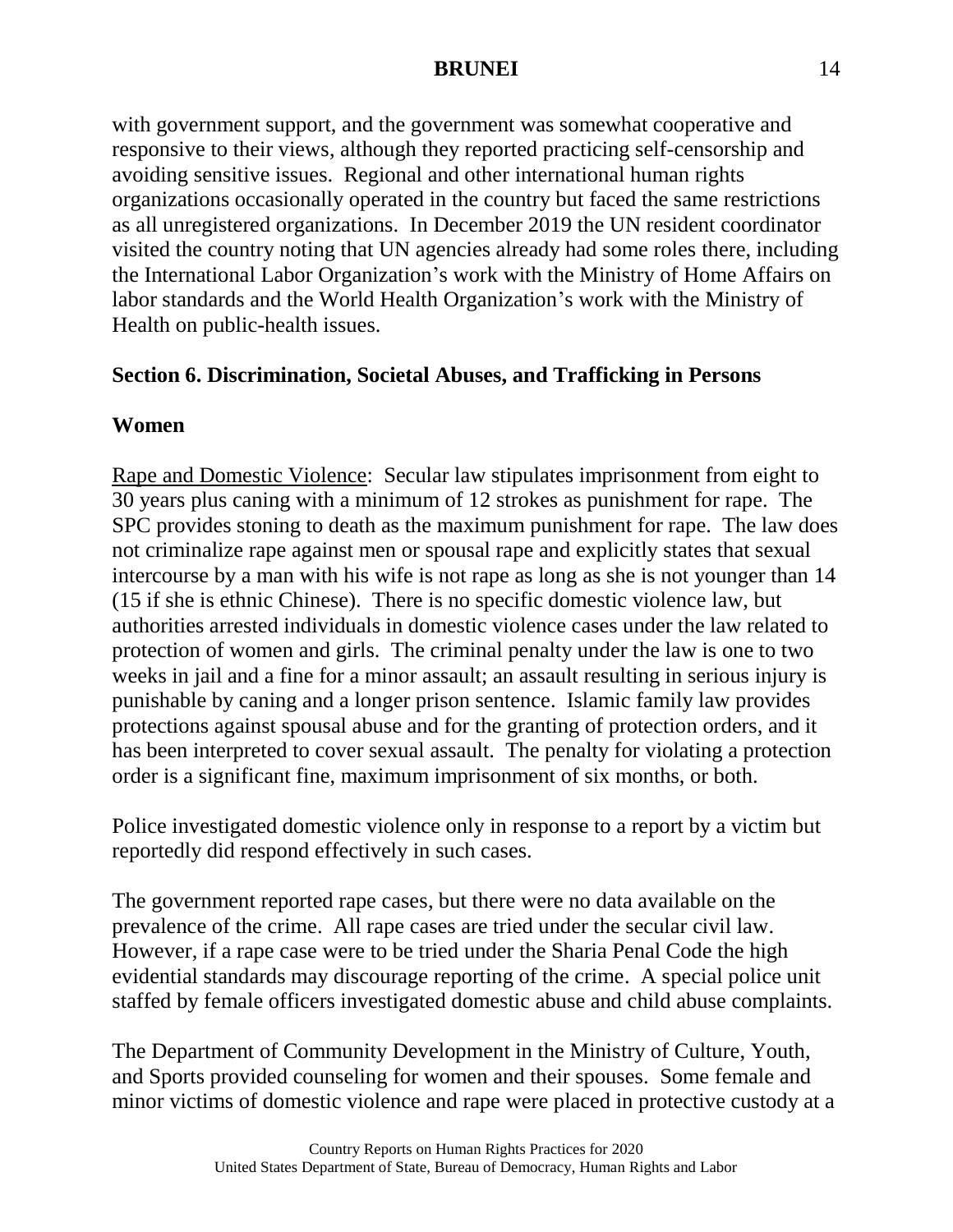government-sponsored shelter while waiting for their cases to be scheduled in court. Islamic courts staffed by male and female officials offered counseling to married couples in domestic violence cases. Islamic courts recognized assault as grounds for divorce.

Female Genital Mutilation/Cutting (FGM/C): No law criminalizes FGM/C for women of any age. There were no statistics on the prevalence of FGM/C, but international media and contacts reported that in general Type 4 FGM/C was done within 40 days of birth based on religious belief and custom and that the practice was widespread. Contacts also reported that the procedure was sometimes performed outside of a medical setting. The Ministry of Religious Affairs declared "circumcision" for Muslim girls (sunat) to be a religious rite obligatory in Islam and described it as the removal of the hood of the clitoris (Type I per World Health Organization classification).

Sexual Harassment: The law prohibits sexual harassment and states that whoever utters any word, makes any sound or gesture, or exhibits any object intending to insult the modesty of a woman shall be punished by up to three years in prison and a fine. The law also stipulates that whoever assaults or uses criminal force, intending thereby to outrage, or knowing the act is likely to outrage the modesty of a person, shall be punished by caning and a maximum imprisonment of five years. There were reports of sexual harassment, but there were no data available on the prevalence of the crime.

Coercion in Population Control: There were no reports of coerced abortion or involuntary sterilization on the part of government authorities.

Discrimination: In accordance with the government's interpretation of the Quran, Muslim women and men are accorded different rights, particularly as codified in sharia law, applicable to Muslims. Secular civil law permits female citizens to own property and other assets, including business properties. Noncitizen husbands of citizens may not apply for permanent resident status until they reside in the country for a minimum of seven years, whereas noncitizen wives may do so after two years of marriage. Although citizenship is automatically inherited from citizen fathers, citizen mothers may pass their nationality to their children only through an application process in which children are first issued a certificate of identity (and considered stateless).

# **Children**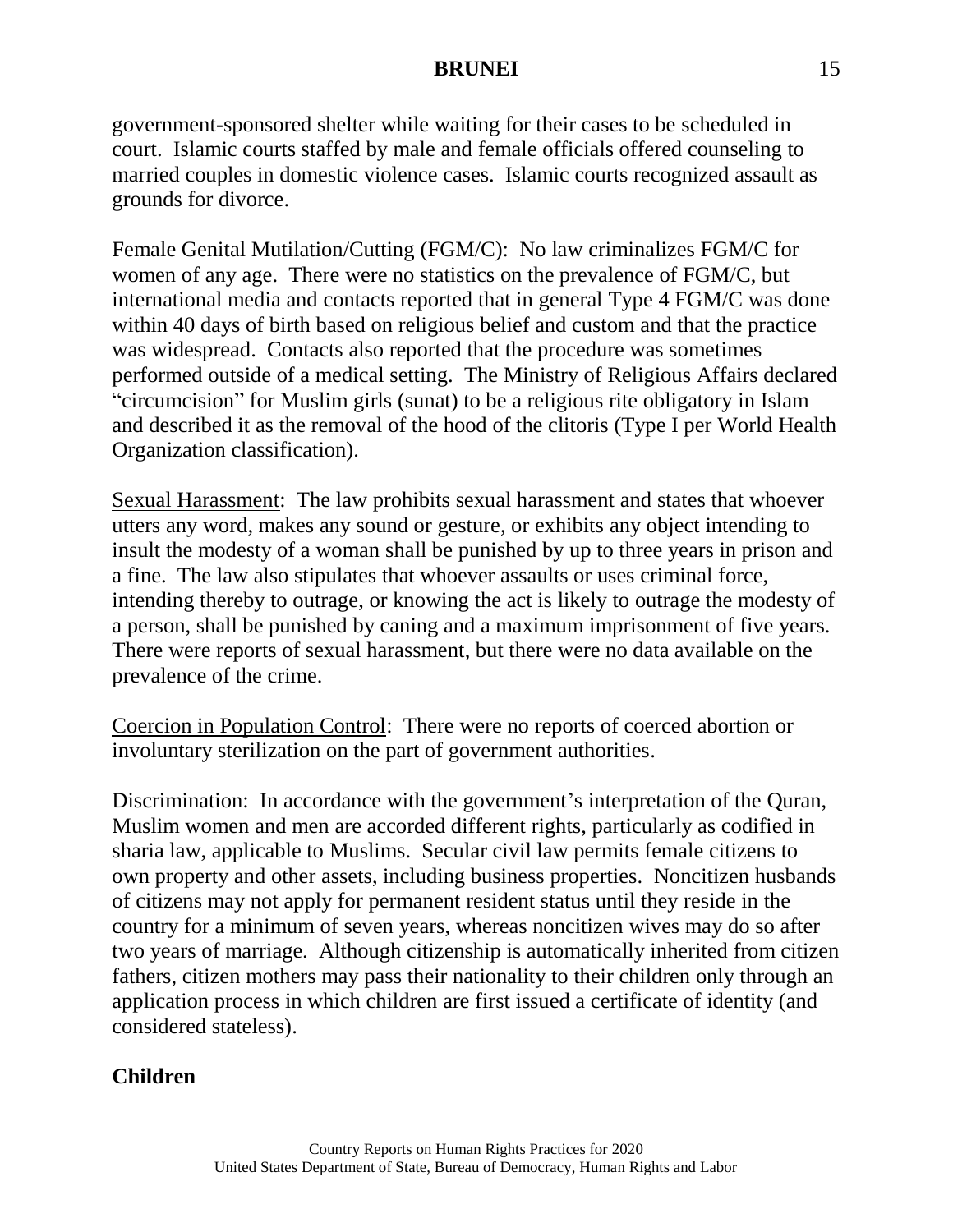Birth Registration: Citizenship derives from the father, or, following an application process, the mother. Citizenship is not derived by birth within the country's territory. Birth registration is universal and equal for girls and boys. Stateless parents must apply for a special pass for a child born in the country. Failure to register a birth is against the law and later makes it difficult to enroll the child in school.

Child Abuse: Child abuse is a crime and was prosecuted but did not appear prevalent. The Royal Brunei Police Force includes a specialized Woman and Child Abuse Crime Investigation Unit, and the Ministry of Culture, Youth, and Sports provided shelter and care to victims.

Child, Early, and Forced Marriage: The legal minimum age of marriage for both boys and girls is 14 years and seven months with parental and participant consent, unless otherwise stipulated by religion or custom under the law, which generally sets a higher minimum age. The Islamic Family Act sets the minimum marriageable age at 16 for Muslim girls and 18 for Muslim men and makes it an offense to use force, threat, or deception to compel a person to marry against his or her own will. Ethnic Chinese must be 15 or older to marry, according to the Chinese Marriage Act, which also stipulates sexual intercourse with an ethnic Chinese girl younger than 15 is considered rape even if with her spouse. Observers reported that, although permitted by the law, marriages involving minors were rare and generally prohibited by social custom.

Sexual Exploitation of Children: By law sexual intercourse with a girl younger than 14 (15 if ethnically Chinese) constitutes rape and is punishable by imprisonment of from eight to 30 years plus a minimum of 12 strokes of the cane. The law provides for protection of women, girls, and boys from commercial sexual exploitation through prostitution and "other immoral purposes," including pornography. The government applied the law against "carnal intercourse against the order of nature" to prosecute rape of male children. The minimum age for consensual sex outside of marriage is 16.

International Child Abductions: The country is not a party to the 1980 Hague Convention on the Civil Aspects of International Child Abduction. See the Department of State's *Annual Report on International Parental Child Abduction* at [https://travel.state.gov/content/travel/en/International-Parental-Child-](https://travel.state.gov/content/travel/en/International-Parental-Child-Abduction/for-providers/legal-reports-and-data/reported-cases.html)[Abduction/for-providers/legal-reports-and-data/reported-cases.html.](https://travel.state.gov/content/travel/en/International-Parental-Child-Abduction/for-providers/legal-reports-and-data/reported-cases.html)

# **Anti-Semitism**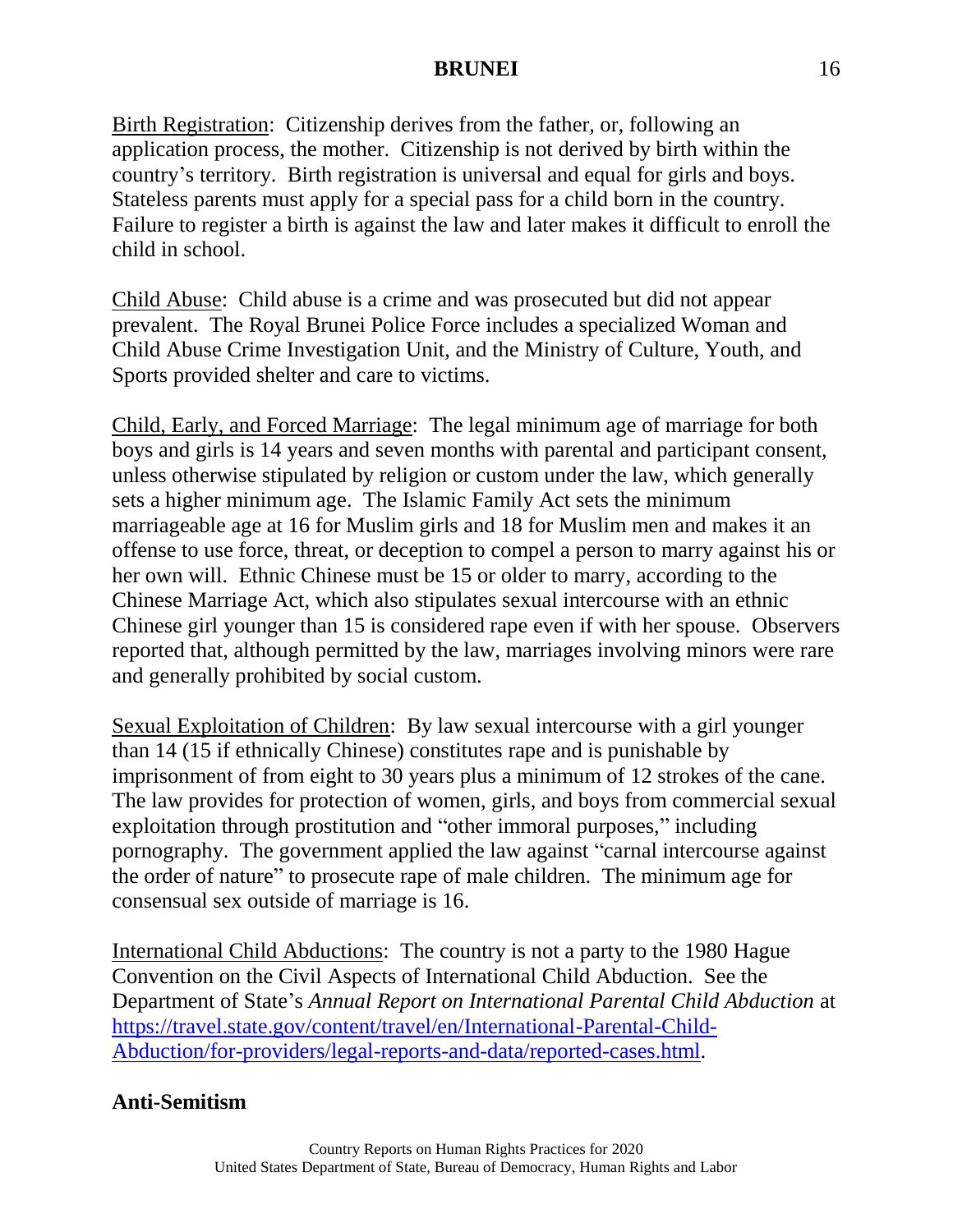There was no known Jewish community in the country. Comments disparaging Jewish persons collectively were occasionally posted online and on social media.

# **Trafficking in Persons**

See the Department of State's *Trafficking in Persons Report* at [https://www.state.gov/trafficking-in-persons-report/.](http://www.state.gov/trafficking-in-persons-report/)

# **Persons with Disabilities**

The law does not prohibit discrimination against persons with disabilities or mandate accessibility or the provision of most public services to them. Access to buildings, information, transportation, and communications for persons with disabilities was inconsistent. The law does not specifically address access to the judiciary for persons with disabilities. All persons regardless of disability, however, receive the same rights and access to health care.

Although not required by law, the government provided inclusive educational services for children with disabilities who attended both government and religious schools alongside nondisabled peers. Persons with disabilities may participate in local village elections.

During the year the Department for Community Development continued its outreach programs promoting awareness of the needs of persons with disabilities.

By a decree from the sultan, all children with disabilities younger than age 15 are eligible to receive a monthly disability allowance of Brunei Dollars (BND) 450 (\$330). Nine registered NGOs worked to supplement services provided by the three government agencies that supported persons with disabilities. The government introduced alternative methods of payment to ensure that persons with disabilities received disability allowance during the COVID-19 pandemic.

# **Members of National/Racial/Ethnic Minority Groups**

The government favors ethnic Malays in society through the national Malay Islamic Monarchy philosophy. Under the constitution, ministers and most top officials must be Malay Muslims, although the sultan may make exceptions. Members of the military must be Malay. The government pressured both publicand private-sector employers to increase hiring of Malay citizens. There were no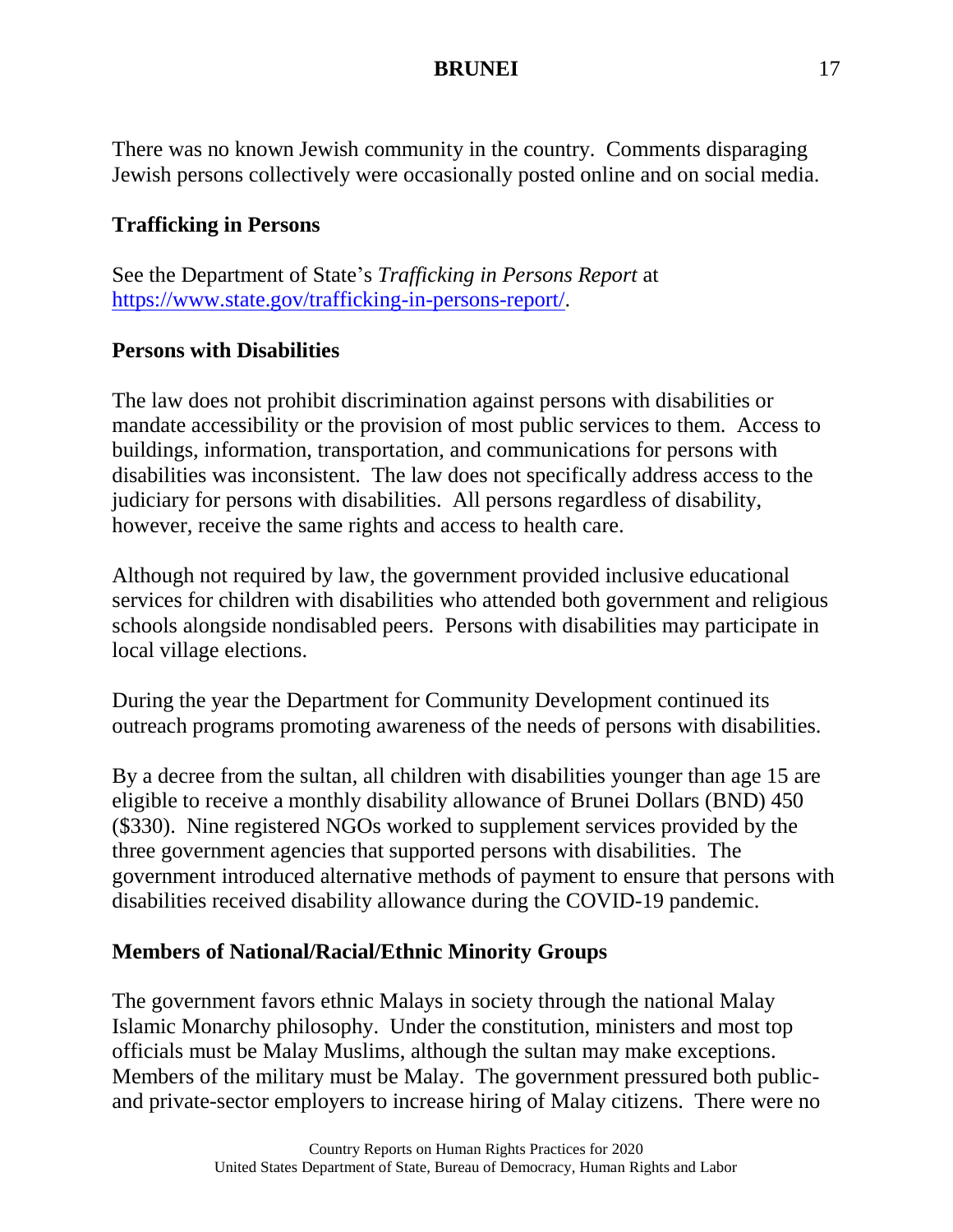known incidents of violence against members of ethnic minority groups, but the government continued policies that favored ethnic Malays in employment, health, housing, and land ownership.

# **Indigenous People**

Some indigenous persons were stateless. Indigenous lands were not specifically demarcated, and there were no specially designated representatives for indigenous groups in the Legislative Council or other government entities. Indigenous persons generally had minimal participation in decisions affecting their lands, cultures, and traditions and in the exploitation of energy, minerals, timber, or other natural resources on and under indigenous lands.

# **Acts of Violence, Criminalization, and Other Abuses Based on Sexual Orientation and Gender Identity**

Secular law criminalizes "carnal intercourse against the order of nature," understood to mean sex between men. In 2017 legal amendments increased the minimum prison sentence for such carnal intercourse to 20 years. The amendments were intended to apply in cases of rape or child abuse wherein both attacker and victim are male, because existing law covered only assault of a woman by a man. The SPC bans liwat (anal intercourse) between men or between a man and a woman who is not his wife, with a maximum penalty of death by stoning. The SPC also prohibits men from dressing as women or women dressing as men "without reasonable excuse" or "for immoral purposes." Members of the lesbian, gay, bisexual, transgender, and intersex (LGBTI) community reported that the Ministry of Religious Affairs summoned transsexual individuals to their offices and demanded that they agree to maintain the gender listed on their birth certificate, although no threats of punishment were made in any of these reported cases.

At a private Pride gathering, members of the LGBTI community reported societal discrimination in public and private employment, housing, recreation, and in obtaining services including education from state entities. Members said the absence of online or in-person support injured their mental health but that they were reluctant to seek counseling at government health centers. Members of the LGBTI community reported the government monitored their activities and communications. Like all events in the country, events on LGBTI topics were subject to restrictions on assembly and expression. The LGBTI community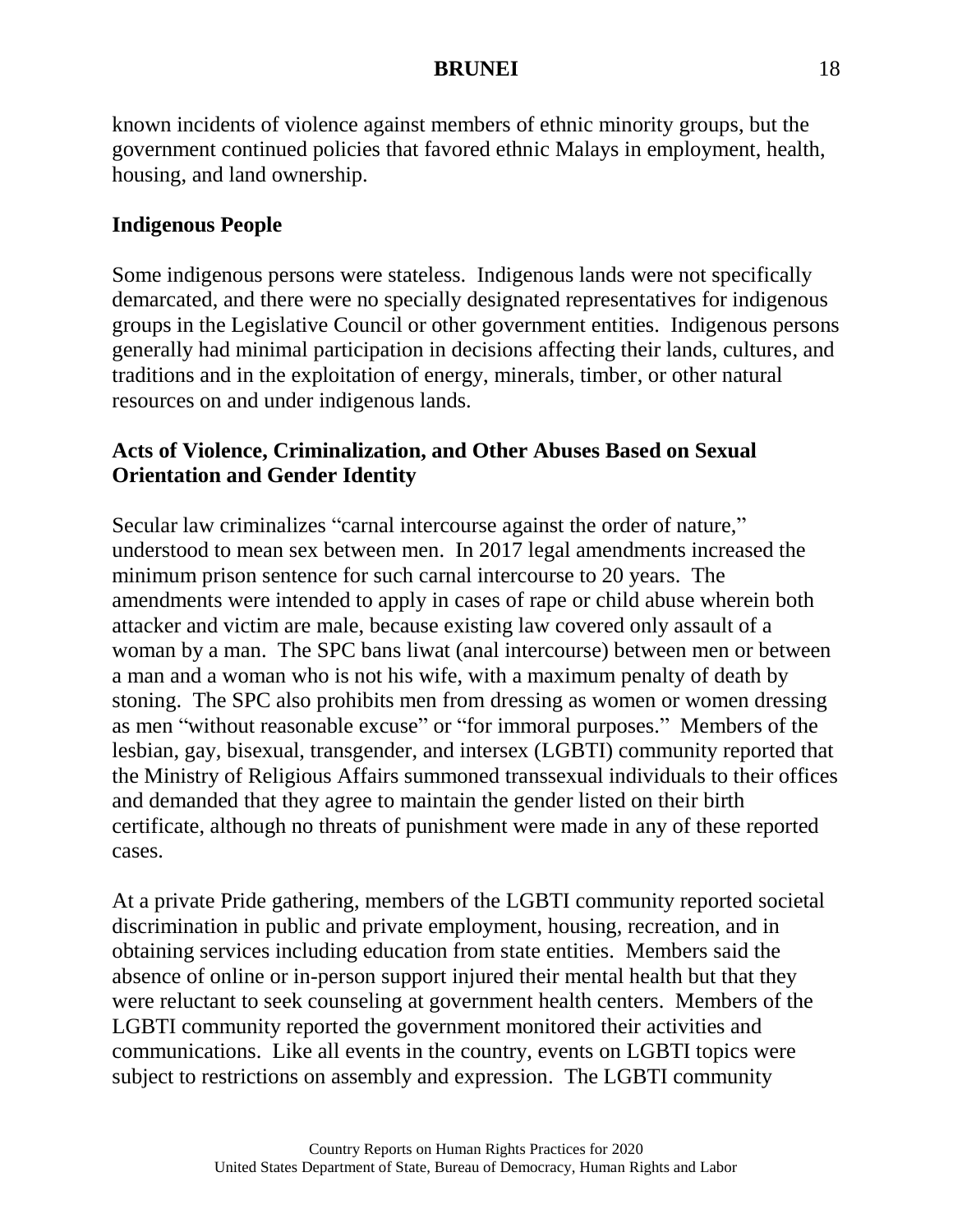reported that the government would not issue permits for community events or other occasions on LGBTI topics.

# **HIV and AIDS Social Stigma**

HIV and HIV-related stigma continued and discrimination occurred. By law foreigners infected with HIV are not permitted to enter or stay in the country, although no medical testing is required for short-term tourists.

The Ministry of Health reported more than 70 persons were infected with HIV between 2018 and 2019, of whom 90 per cent were men. In response, on October 7, the Brunei Darussalam AIDS Council, a government-linked NGO, provided free HIV testing and anonymous counseling for all men, an initiative to encourage infected men to seek resources and assistance without fear of scrutiny over the cause or source of infection.

# **Section 7. Worker Rights**

# **a. Freedom of Association and the Right to Collective Bargaining**

The law provides for the right of workers to form and join unions, with significant oversight by the Registrar of Trade Unions. It does not provide for collective bargaining and prohibits strikes. The law prohibits employers from discriminating against workers for union activities, but it does not provide for reinstatement for dismissal related to union activity. There were no unions or worker organizations in the country.

By law unions must register with the government under the same process and are subject to the same laws as other organizations (see section 2.b., Freedom of Association). All unions that do not register with the Trade Union Registrar face penalties. The registrar is prohibited from registering unions whose pursuit is unlawful, where there is already a union deemed to be representative, or if it represents more than one industry. While the law permits the formation of trade union federations, as long as they are of the same sector, it forbids affiliation with international labor organizations unless the minister of home affairs and the ministry's Department of Labor consent. The law prescribes the use of trade union funds, prohibiting contributions to political parties or payment of court penalties. The law requires officers of trade unions to be "bona fide" (without explanation), which has been interpreted to allow authorities broad discretion to reject officers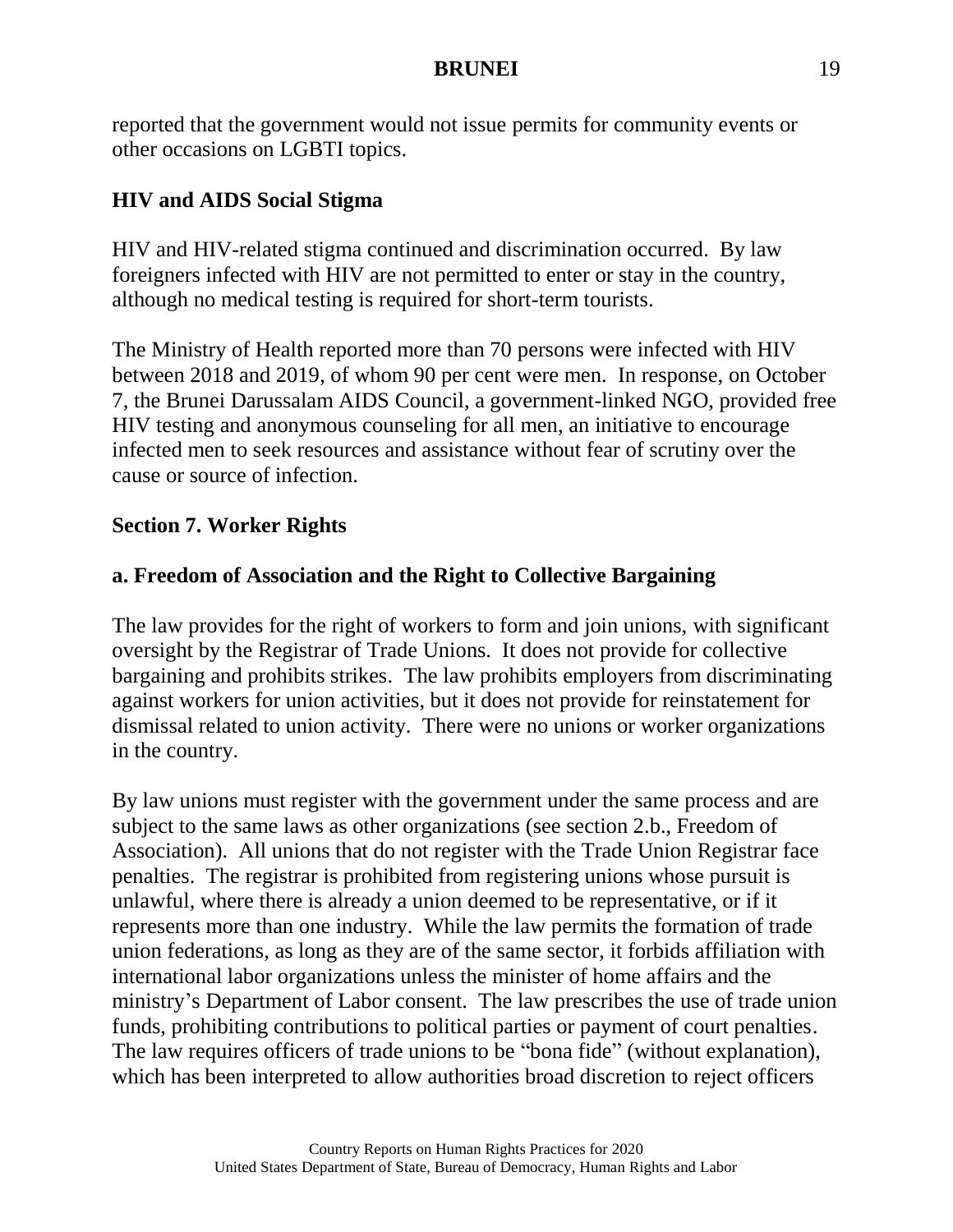and require that such officers have been employed in the trade for a minimum of two years.

Penalties for violating laws on unions include fines, imprisonment, or both. Penalties were commensurate with those for other laws involving denials of civil rights.

In the absence of unions or worker organizations, there were no reports of government enforcement of laws respecting their establishment or operation. NGOs were involved in labor issues, such as wages, contracts, and working conditions. These NGOs largely operated openly in cooperation with relevant government agencies, but they reported avoiding confrontation with the government and engaged in self-censorship.

# **b. Prohibition of Forced or Compulsory Labor**

The law prohibits all forms of forced or compulsory labor, although the government did not effectively enforce the law, and forced labor occurred. Convictions for forced labor could lead to penalties including fines, imprisonment, and caning, but most cases alleging forced labor were settled out of court. Penalties were seldom applied. Penalties were commensurate with those for analogous serious crimes such as kidnapping. The 2019 Antitrafficking in Persons Order and the 2019 Prevention of People Smuggling Order replaced a single law covering both offenses. The government subsequently established an interagency committee under the Prime Minister's Office to coordinate the government's efforts to counter human trafficking.

The government did not effectively investigate any cases of debt bondage or forced labor. The heads of specialist trafficking units within the police department continued to meet regularly to coordinate antitrafficking policy and implement the national action plan to combat trafficking, including for forced labor.

Some of the approximately 100,000 foreign migrant workers in the country faced involuntary servitude, debt bondage, nonpayment of wages, passport confiscation, abusive employers, or confinement to the home. Although it is illegal for employers to withhold wages, some employers, notably of domestic and construction workers, did so to recoup labor broker or recruitment fees or to compel continued service.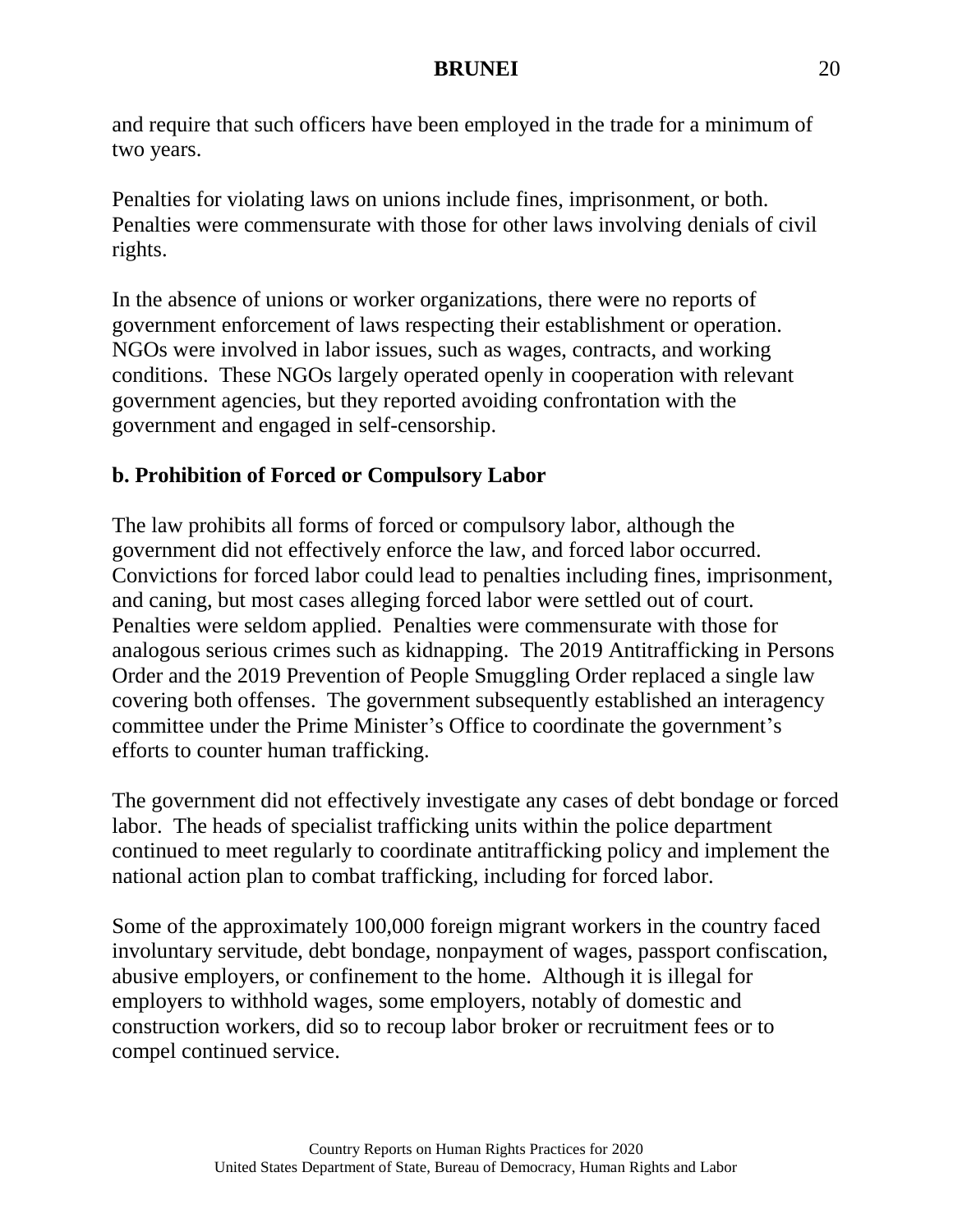Although the government forbade wage deductions by employers to repay incountry agencies or sponsors and mandated that employees receive their full salaries, many migrant workers arrived in debt bondage to actors outside the country. Bangladeshi media reports indicated that widespread fraud in work visa issuance made many migrant workers--particularly an estimated 20,000 Bangladeshi nationals working mostly in the construction industry--vulnerable to exploitation and trafficking. Three local women, who were charged in November 2019 for providing false information to the Department of Immigration and National Registration on foreign workers' visa applications, remained under investigation as of November. The accused allegedly submitted applications for foreign workers claiming that the workers would have jobs with a specific company, but the jobs did not actually exist. Under the law the charges carry a maximum sentence of seven years in prison and a substantial fine.

The sultan conducted a surprise inspection of the Immigration and Labor Departments on October 5 to address what he called "shortcomings" in the trustworthiness and efficiency of both departments. Among his concerns, the sultan raised the case of a syndicate selling fake national identification cards, intimating that immigration officials must have been complicit in the operation. In a rare explicit reference to Bangladeshi workers, the ruler also attributed the "uncontrolled influx" of foreign labor to government mismanagement in issuing employee visas.

Although prohibited by law, retention of migrant workers' travel documents by employers or agencies remained a common practice.

Also see the Department of State's *Trafficking in Persons Report* at [https://www.state.gov/trafficking-in-persons-report/.](https://www.state.gov/trafficking-in-persons-report/)

# **c. Prohibition of Child Labor and Minimum Age for Employment**

Various laws prohibit the employment of children younger than 16. Parental consent and approval by the Labor Commission are required in order for those younger than 18 to work. Female workers younger than 18 may not work at night or on offshore oil platforms.

The law does not prohibit all of the worst forms of child labor. The law on procuring or offering children younger than 18 for prostitution or illicit intercourse refers only to girls and not to boys.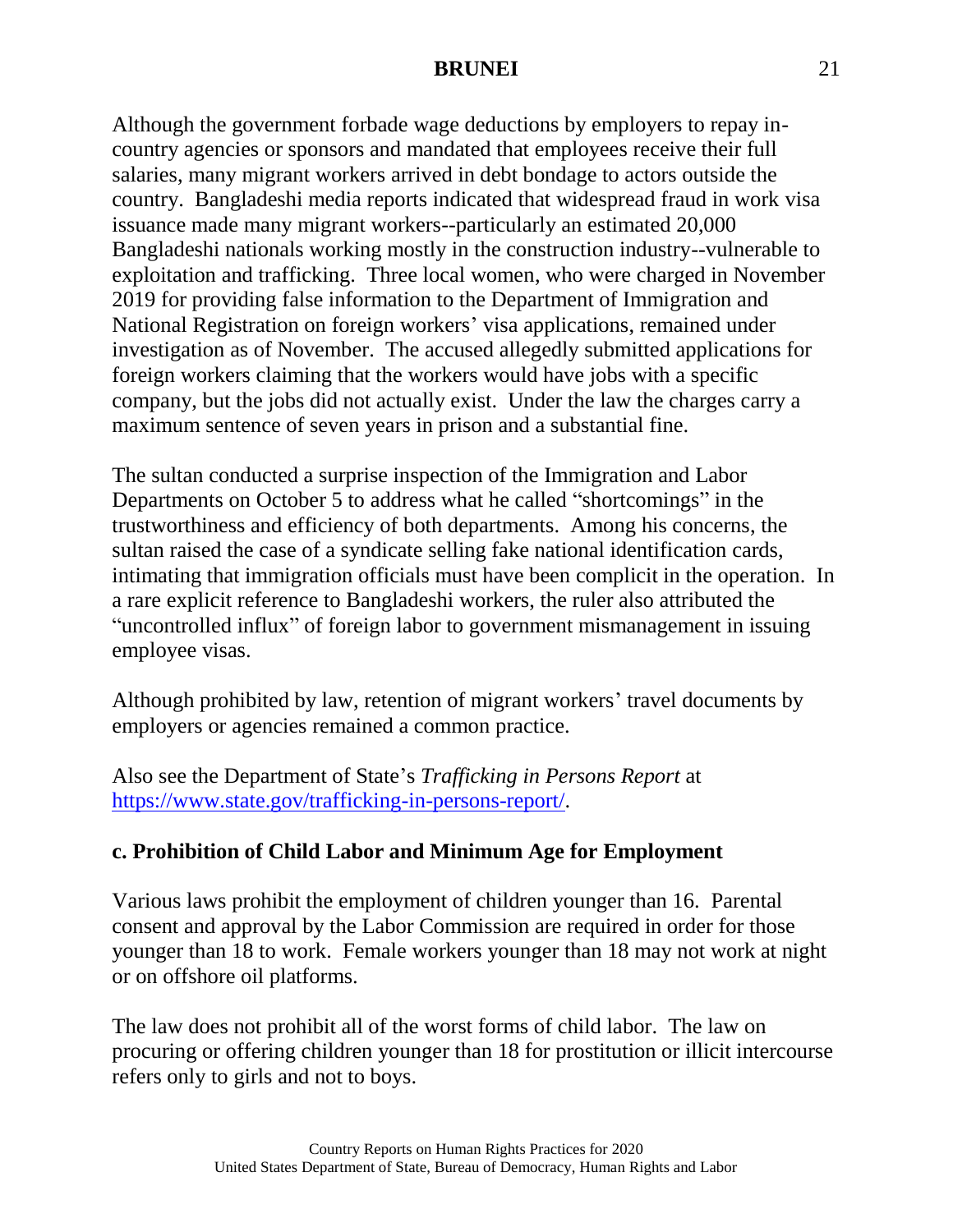The Department of Labor, which is part of the Ministry of Home Affairs, effectively enforced child labor laws. Penalties for child labor violations include a fine, imprisonment, or both, and were commensurate with those for analogous serious crimes, such as kidnapping. There was no list of hazardous occupations prohibited for children. There is also no list of types of light work activities legal for children ages 14 to 16.

# **d. Discrimination with Respect to Employment and Occupation**

The law does not explicitly prohibit discrimination with respect to employment and occupation. There is no law requiring equal pay for equal work. The law limits employment in certain government positions and the military based on ethnic origin (see section 6).

The law restricts women from serving in certain military combat roles, such as infantry. The government's executive training program for middle managers introduced several initiatives to increase public awareness of sexual harassment in the work place, including discussion and outreach to members of the government and private sectors as well as NGOs. Reflecting government policy, most public and many private employers showed hiring biases against foreign workers, particularly in key sectors such as oil and gas. Some LGBTI job applicants faced discrimination and were often asked directly about their sexual identity. Many foreign workers had their wages established based on national origin, with those from certain foreign countries receiving lower wages than others.

# **e. Acceptable Conditions of Work**

The law does not set a minimum wage for the private sector. Wages were set by contract between the employee and employer and were sometimes calculated based on national origin. Many employed citizens received adequate salaries with numerous allowances, but complaints about low wages were common, especially in entry-level positions. The government found that local employees in the private sector had an average monthly compensation of BND 2,260 (\$1,670), compared with BND 1,570 (\$1,160) for foreign workers. Wages for employed foreign residents varied widely.

The standard workweek for most government agencies and many private companies is Monday through Thursday and Saturday. The law provides for overtime in excess of 48 hours per week. The law also stipulates an employee may not work more than 72 hours of overtime per month.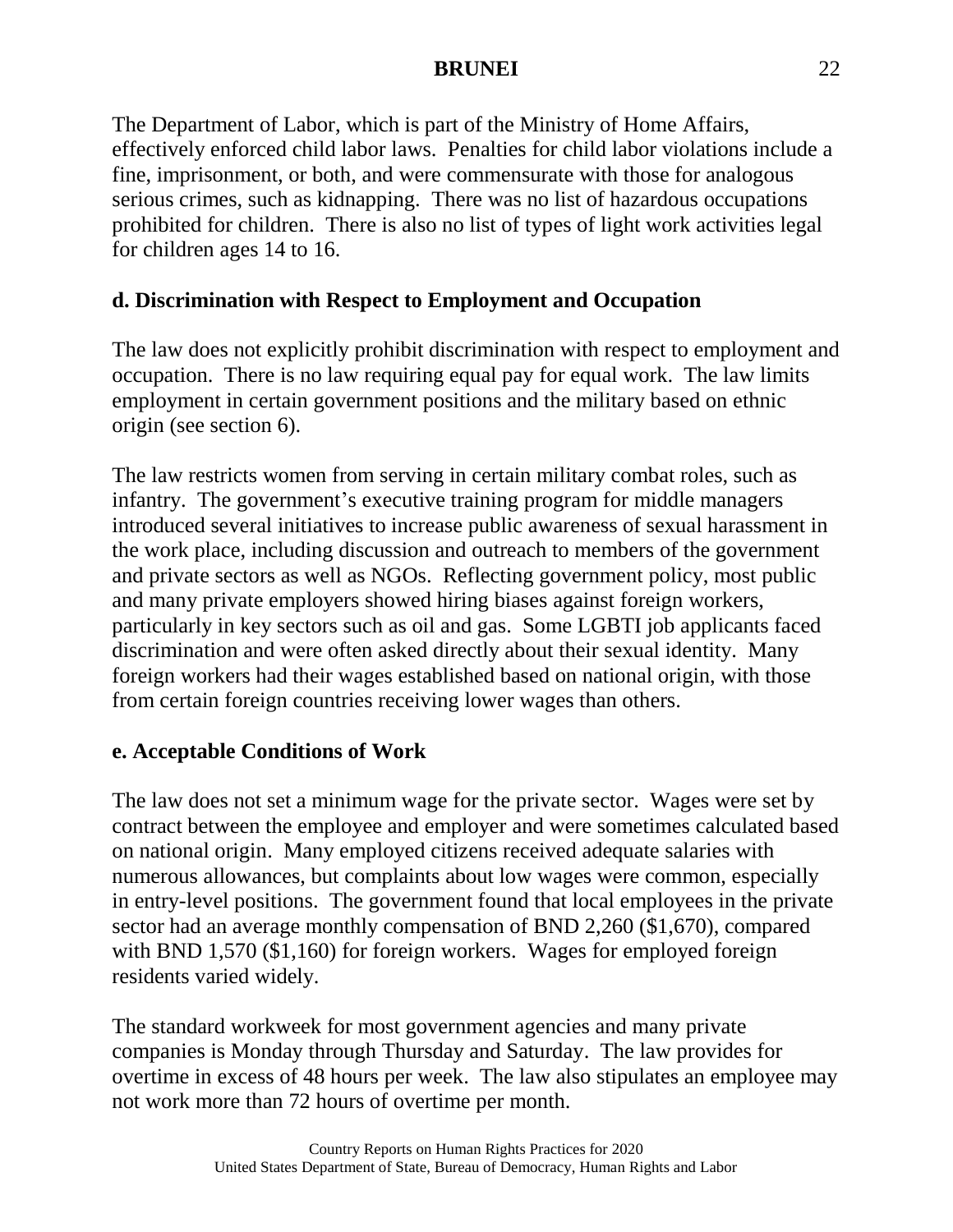Government regulations establish and identify appropriate occupational safety and health (OSH) standards. The law clarified that the responsibility for identifying unsafe conditions lies with OSH experts, not workers. Individuals were encouraged to report violations of health and safety standards, but the law does not explicitly protect the right to remove oneself from a hazardous workplace.

The government does not effectively enforce laws on working hours or occupational safety and health. The commissioner of the Department of Labor is responsible for enforcing labor laws. The Department of Labor inspected working conditions both on a routine basis and in response to complaints. Inspectors have the authority to make unannounced inspections and initiate sanctions. The number of labor inspectors in the department was adequate to conduct mandated inspections, but inspectors failed to bring charges against some employers who violated the law. For example, following numerous inspections of workers' accommodations, many of which were found to be unsuitable, labor inspectors did not prosecute any employers. The focus was primarily on detecting undocumented foreign workers rather than worker protection. The department has the power to terminate the licenses of abusive employers and revoke their foreign labor quotas, and it did so occasionally.

Employers who violate laws regarding conditions of service--including payment of wages, working hours, leave, and holidays--may be fined for a first offense and, for further offenses, be fined, imprisoned, or both. Penalties for violations of wage, hour, and health and safety standards were not commensurate with those such as fraud or negligence.

Foreign laborers (predominantly Filipinos, Indonesians, and Bangladeshis) dominated most low-wage professions, such as domestic service, construction, maintenance, retail, and food service, in which violations of wage, overtime, and health and safety regulations most frequently occurred.

In September the Ministry of Energy issued a stop-work order against Hengyi Industries' refinery following an unplanned inspection of the site where it found 27 foreign workers living in illegal dormitories, 10 of whom lacked employment documents.

Government enforcement in sectors employing low-skilled labor in small-scale construction or maintenance projects was inadequate. This was especially true for